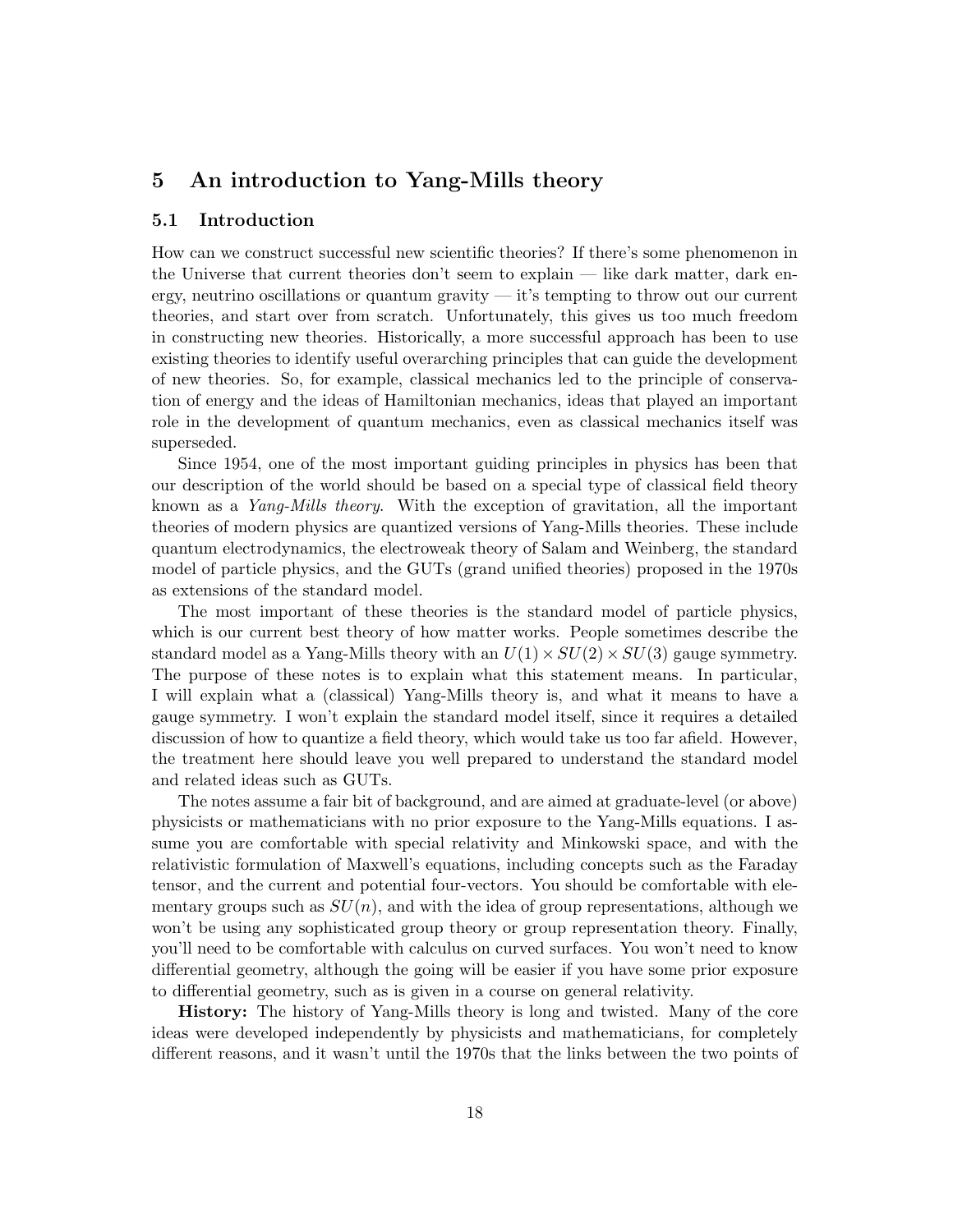view were worked out.

In physics, the first example of a Yang-Mills theory was Maxwell's theory of electromagnetism. However, Maxwell and his contemporaries had no idea what a Yang-Mills theory is, and certainly didn't think of the Maxwell equations in this way! It wasn't until much later that the idea of a gauge symmetry was formulated, and it became understood that Maxwell's equations satisfy such a symmetry. And it wasn't until later still that Yang-Mills theories were introduced as a large class of theories satisfying gauge symmetries.

Before the discovery of gauge symmetry and Yang-Mills theory, several people, including Lorentz, Einstein, and Poincare had studied the symmetries in Maxwell's equations. They discovered an unexpected symmetry, the Lorentz symmetry, which of course lies at the heart of special relativity. This led other people to investigate whether there are further symmetries of Maxwell's equations, and Weyl<sup>2</sup> discovered a new symmetry of electromagnetism, now known as gauge symmetry.

Along a different track of development, and a little earlier, Einstein discovered his general theory of relativity. One of the key ideas that helped Einstein write down the field equations of general relativity was a symmetry principle, namely, the idea that the field equations should be the same in every co-ordinate system. In the modern point of view, this too is an example of a gauge symmetry.

In a famous 1954 paper, Yang and Mills proposed a large class of classical field theories generalizing and inspired by electromagnetism, and satisfying a generalized type of gauge symmetry. When quantized, these Yang-Mills theories became the mainstay for developments in particle physics in the second half of the twentieth century. As noted above, examples of quantized Yang-Mills theories include many of our most important and successful physical theories, including quantum electrodynamics, the electroweak theory, the standard model of particle physics, and the GUTs (grand unified theories). Crucially, however, although general relativity satisfies a gauge symmetry, it is not known whether it is possible to cast general relativity as a Yang-Mills theory. This is highly unfortunate, since we understand how to quantize Yang-Mills theories, but not general gauge theories!

All the successful quantized Yang-Mills theories listed in the last paragraph follow the same general plan. We start from the assumption that the correct theory of the world is a quantized Lorentz-invariant Yang-Mills theory, and that all that has to be specified is the exact nature of the gauge symmetry. This is what the " $U(1) \times SU(2) \times SU(3)$ " is all about in the description of the gauge symmetry  $-$  it is a group which specifies the nature of the gauge symmetry. With the gauge symmetry fixed, the classical Yang-Mills theory is completely determined, and by quantizing it one can obtain the standard model<sup>3</sup>.

Once you've read the notes, you should understand the basic equations of Yang-Mills

<sup>&</sup>lt;sup>2</sup>I believe it was Weyl. I haven't read the original papers, and am relying on hearsay.

 $3$ Almost. There is one extra ingredient — the Higgs field — that I believe needs to be added in by hand. But this procedure gives you most of the structure of the standard model.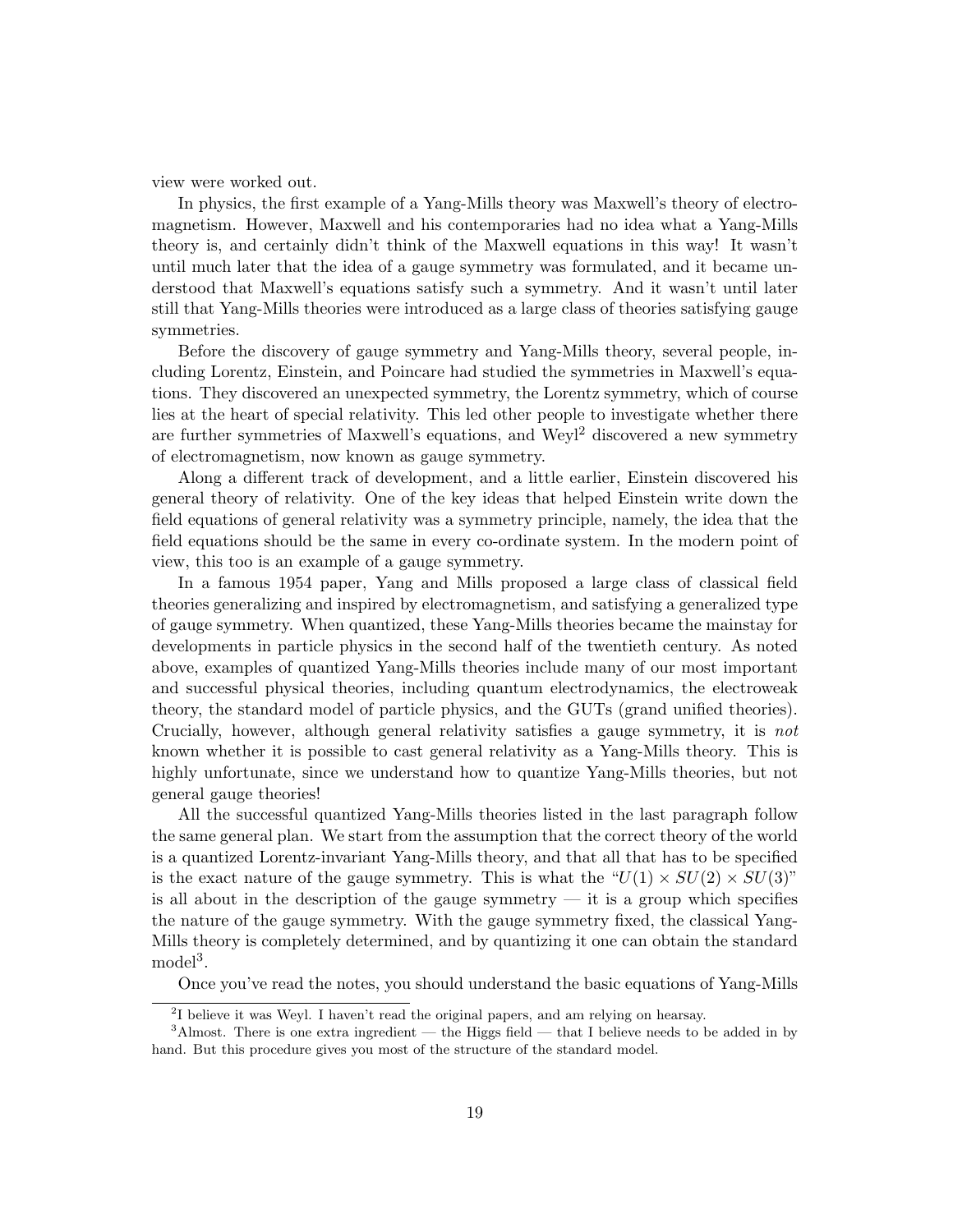theory. In particular, I'll explain how you can start with a representation of a group, G, and construct the corresponding Yang-Mills theory. As an example, I'll explain how Maxwell's equations can be regarded as a Yang-Mills theory with gauge group  $U(1)$ . I won't explain the  $U(1) \times SU(2) \times SU(3)$  Yang-Mills theory in any detail, but in principle it is easy to construct using the recipe I will explain.

Now, there is a certain sense in which all this material is pretty easy to explain. I could just write the Yang-Mills equations out in full detail, and in some sense you'd "understand" Yang-Mills theory. However, merely knowing the equations is not the same as having a deep understanding of them. In the case of Yang-Mills theory, a deeper understanding is obtained if you understand certain geometric ideas behind Yang-Mills theory, and so I'm going to explain much of the geometric context. One reason for doing this is that the standard model is only one of two great theories of modern physics the theory of gravitation (general relativity) is the other — and we don't know how to put the two together. However, both Yang-Mills theories and general relativity can be understood using very similar (though not quite the same) geometric ideas, and so it seems worth trying to understand them both from a geometric point of view.

Taking this geometric point of view means we need to work harder than if we just write the equations down directly. In particular, I'm going to explain quite a bit of background in differential geometry. The end result is, I hope, a deeper understanding of and appreciation for Yang-Mills theory than if we had simply started with the equations alone. Of course, this does not mean that we will obtain a comprehensive understanding of the Yang-Mills equations. Far from it — such an understanding cannot possibly be obtained by reading a short set of notes on the subject. This should not be surprising, since the Yang-Mills equations generalize Maxwell's equations, and understanding Maxwell's equations even passingly well requires years of work. To develop a better understanding, you must study them in much greater depth, and in particular understand them from multiple points of view, not just the geometric point of view we take here.

Having expounded on the benefits of geometry, let me note that if I were to rewrite these notes, I would probably not take the geometric viewpoint! While this is a very useful and powerful point of view, it is has three significant disadvantages: (1) I don't think it is the simplest and most direct way of seeing Yang-Mills theory; (2) it burdens the beginner with a heavy load of definitions from differential geometry; and (3) the definitions can make it more difficult to see the physical forest for all the mathematical trees. From an expository point of view, one is forced to compromise between stating the definitions as quickly as possible, and a more lengthy exposition that fully motivates the definitions. Unfortunately, the definitions of modern differential geometry were arrived at over a painful process that took approximately 100 years, and understanding their motivation in depth is a lengthy task.

Despite all this, I still believe the geometric point of view is well worth studying, and that the notes may therefore be very useful! But in the future I hope to rewrite them from a rather different point of view, perhaps as part of a more extended treatment.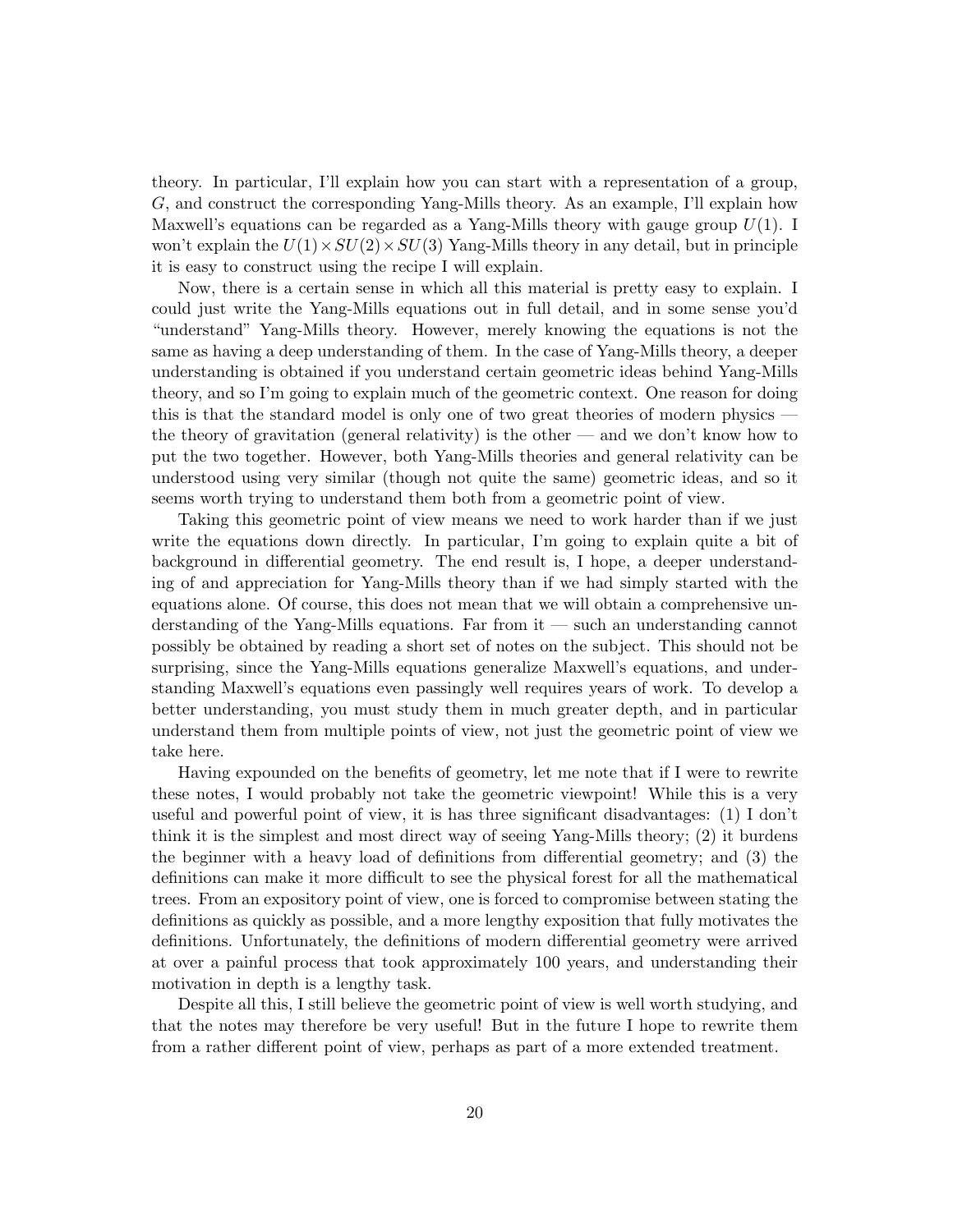What we don't cover: Before jumping into a description of Yang-Mills theories, let me list a few important topics related to Yang-Mills theories that I'm not going to talk about.

First, although I write down the basic equations of Yang-Mills theory, I won't be deriving them from a Lagrangian (i.e., least-action) formulation. The ambitious reader familiar with least action principles might like to try deriving the Lagrangian formulation as an exercise. However, I decided that a full exposition of these ideas would add too much extra length to the article.

Second, everything we do is classical. To get to the standard model or the other quantum field theories of most interest in modern physics, we need to quantize the theory. This is, of course, a substantial topic in its own right, and is covered in any text on quantum field theory.

Third, the Yang-Mills theories that we construct are theories with a tremendous amount of symmetry. One of the most famous results in physics is *Noether's theorem*, which links continuous symmetries to conserved quantities in the system. We won't be following this link up, even though it cries out to be explored in detail.

Fourth, a critical point about Yang-Mills theories is that they are examples of renormalizable theories. Without explaining what renormalizability is all about, I will just say that it it is a critical property for a field theory to have if it is to be useful for computing finite quantities<sup>4</sup>.

Acknowledgements: I learnt about gauge theory and Yang-Mills theory from the beautiful book "Gauge Fields, Knots and Gravity", by John Baez and Javier P. Muniain [1].

# 5.2 Overview

The Yang-Mills equations are two easily-stated equations:

$$
d_D F = 0 \tag{1}
$$

$$
*d_D * F = J. \t\t(2)
$$

Of course, while they may be easy to write down, that doesn't mean it's easy to understand what all those symbols means! In this section we develop a conceptual roadmap to understanding the Yang-Mills equations. We'll give a rough description of each element in the Yang-Mills equations, and hopefully convey something of their overall flavour. You shouldn't expect to completely understand everything in this section on a first read. Rather, the purpose is to begin forming a bird's-eye view that can assist in keeping oriented as we move through our detailed later discussions of each of the individual elements.

An unseen but important element of the Yang-Mills equations is the manifold on which all the action take place — this is where our physical objects live. In the case

<sup>&</sup>lt;sup>4</sup>I believe that it was for providing evidence that Yang-Mills theories are renormalizable that won Gerardus 't Hooft and Martin Veltman the 2003 Nobel Prize for Physics. However, I haven't read up on the details of this, and so can't be sure.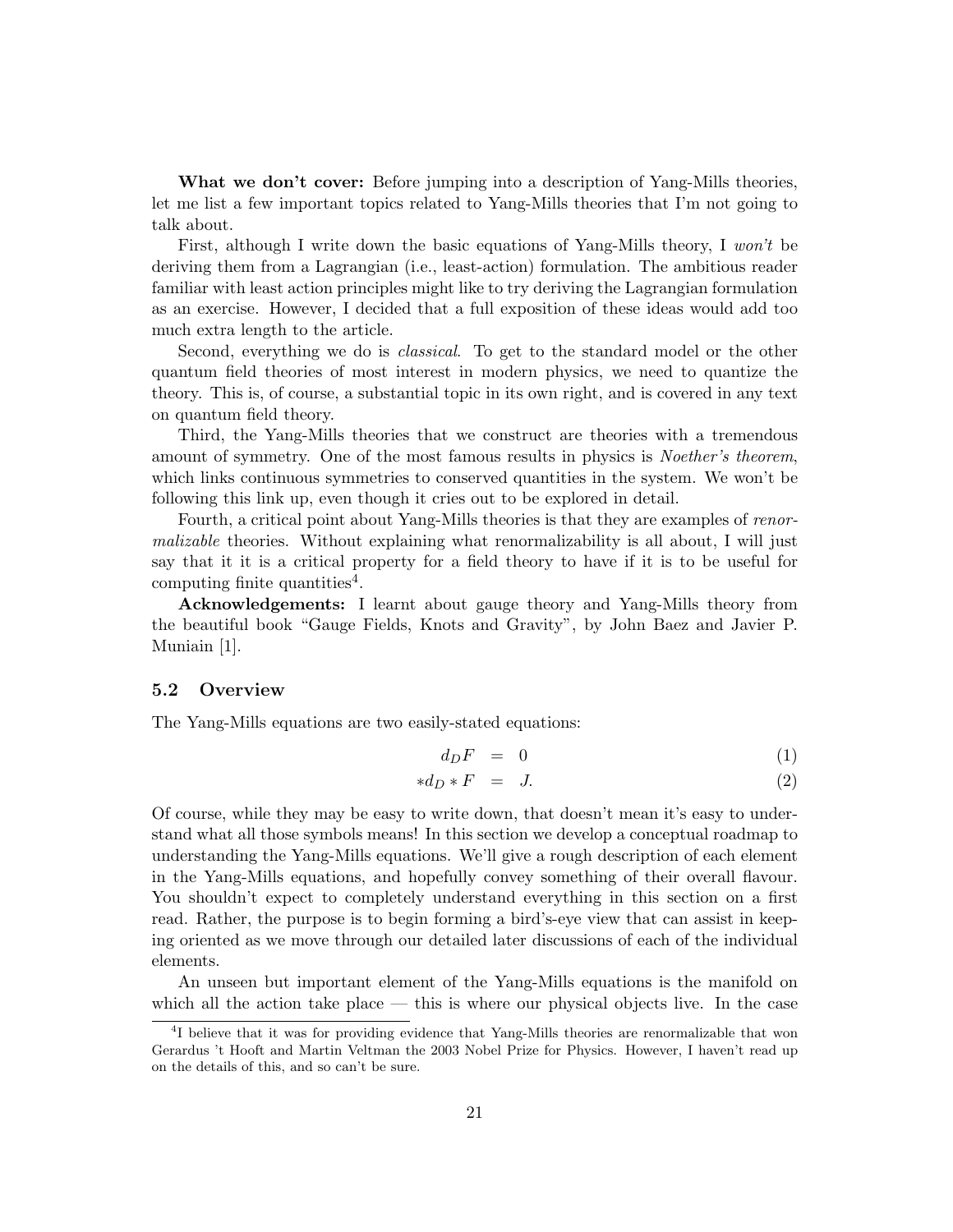of both electromagnetism and the standard model, that manifold is just the Minkowski space of special relativity. We'll explain the equations on a general manifold, since it entails little additional complexity, but if you prefer you can always imagine that we are working on Minkowski space.

The connection, D: The fundamental physical object in the Yang-Mills equations is the *connection*, which is denoted  $D$ . This shows up only surreptitiously in the equations, as a subscript, albeit twice, but the connection actually determines nearly all the other quantities in the equations, including  $d<sub>D</sub>$ ,  $F$ , and all the starred quantities, and only excluding the current,  $J$ , which describes the distribution and velocity of charges in the theory. Thus, if the current is regarded as given, then the Yang-Mills equations are really just a set of equations that constrain the connection, D.

Mathematically, the connection tells us how to move stuff around from point to point on the manifold — it's a means for achieving so-called "parallel transport" on the manifold. If you've taken a course in general relativity you've met an example of a connection; the notion we'll be talking about is essentially the same idea, although we need it in a more general form than how it's used in general relativity.

Physically, the connection is the fundamental physical field of the theory. Together with the current,  $J$ , the connection completely determines all the physical properties of the system. In the case where the Yang-Mills theory is Maxwell's equations, the connection is essentially just the electromagnetic vector potential.

It should be apparent to you from this description that the mathematical and physical meanings of the connection are very different! So far as I am aware, there is no good reason known why we should expect these two notions to coincide. Stated another way, the physicists don't know why their notion of a field should also play a role in the description of parallel transport, and the mathematicians don't know why the object they use to describe parallel transport should have any physical significance as a field. Indeed, the co-inventor of Yang-Mills theories, Yang, has recalled that he didn't even learn what a connection is until 1975, twenty-one years after he and Mills proposed Yang-Mills theory. From his point of view, he was simply writing down a physical field to generalize the vector potential of electromagnetism.

The curvature, F: We've seen that the connection plays a role analogous to the vector potential in Maxwell's equations. Of course, we don't ordinarily write Maxwell's equations directly in terms of the vector potential, but rather work in terms of derived quantities, namely the electric and magnetic fields, or, if we are a bit more sophisticated, in terms of the Faraday tensor.

In Yang-Mills theory, the Faraday tensor is generalized to the curvature, F. Mathematically, the curvature is derived from the connection essentially by taking commutators of certain differential operators related to the connection. Physically, as already stated, you should think of the curvature as generalizing the Faraday tensor in electromagnetism; it (rather than  $D$ ) is what most directly acts on physical particles.

If you've met the concept of curvature previously, then you probably know that the way we ordinarily conceive of Minkowski space it is a flat (i.e., uncurved) space.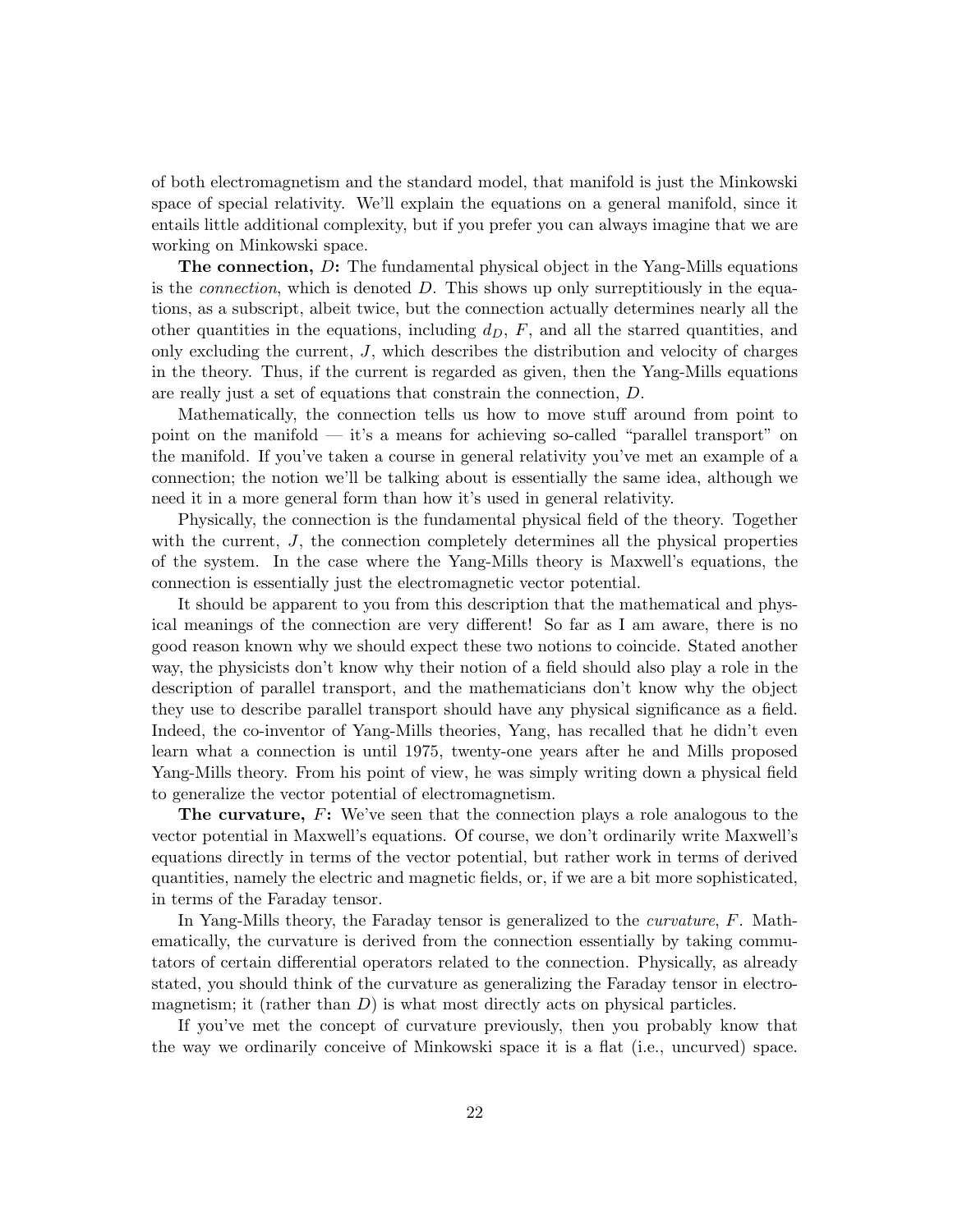However, the idea of Yang-Mills theory is to throw out the ordinary concept of flat Minkowski space. What the connection (e.g., the vector potential) does is to introduce a "twist" into Minkowski space. The curvature  $F$  then measures the extent to which this twist causes a deviation from the ordinary flat geometry of Minkowski space.

The exterior covariant derivative,  $d_D$ : The operation  $d_D$  is known as the *exterior covariant derivative.* Very roughly speaking, the quantity  $d_D X$  is a measure of how fast X is changing as it is moved around in various directions on the manifold. The Yang-Mills equations thus tell us that, in a certain sense,  $F$  is not changing as we move around the manifold, while the way  $*F$  changes is determined by the current, J.

Now, this is pretty clearly nonsense! After all, in electromagnetism the Faraday tensor F certainly can change. However, recall above that I said that the connection causes a "twist" in Minkowski space. In fact, in some sense the Yang-Mills equation  $d_D F = 0$  is telling us that, with respect to this twist, F is not changing<sup>5</sup>.

The Hodge ∗-operation: The final element in the Yang-Mills equations is the Hodge  $*$ -operation. This is applied twice in the second Yang-Mills equation, first to F to obtain \*F, and then to  $d_D * F$  to obtain \* $d_D * F$ . To understand the role of the Hodge-\*, recall that in the conventional Maxwell equations it is possible to interchange the E and B fields, provided one ignores the source  $\rho$  and current j terms, and makes suitable sign changes and rescaling. The Hodge ∗-operation is a generalization, interchanging certain temporal degrees of freedom (generalizing the E field) and certain spatial degrees of freedom (generalizing the  $B$  field).

What about the Lorentz force law? As we have seen, the Yang-Mills equations generalize the Maxwell equations for electromagnetism. However, the Maxwell equations are not, on their own, a complete set of equations for a physical theory. They must be supplemented by an additional law, the Lorentz force law, that tells us how charged particles accelerate in an electromagnetic field. The Lorentz force law for a particle of mass m and charge q is

$$
m\dot{u}^j = qF^j_{\ k}u^k,\tag{3}
$$

where  $u^j$  are the components of the velocity four-vector,  $\dot{u}^j$  indicates the derivative with respect to proper time, and  $F^j$  $k_{k}$  are the components of the Faraday tensor. This equation cannot be deduced from the Maxwell equations. This can be seen since the mass plays a critical role in the Lorentz force law, while it is completely absent from the Maxwell equations.

While the Maxwell equations don't specify a complete physical theory, the Maxwell-Lorentz equations do. In particular, if we are given an initial configuration of charges, currents and fields, then the Maxwell-Lorentz equations tell us the time rate of change of all quantities, and so can in principle be integrated forward in time to tell us the

<sup>&</sup>lt;sup>5</sup>Actually, it's a bit more complicated than that. Consider the equation  $\nabla \cdot B = 0$  from Maxwell's equations. This doesn't tell us that  $B$  is not changing, just that the total flux of  $B$  from a volume is always zero. The equation  $d_D F = 0$  has more of this nature.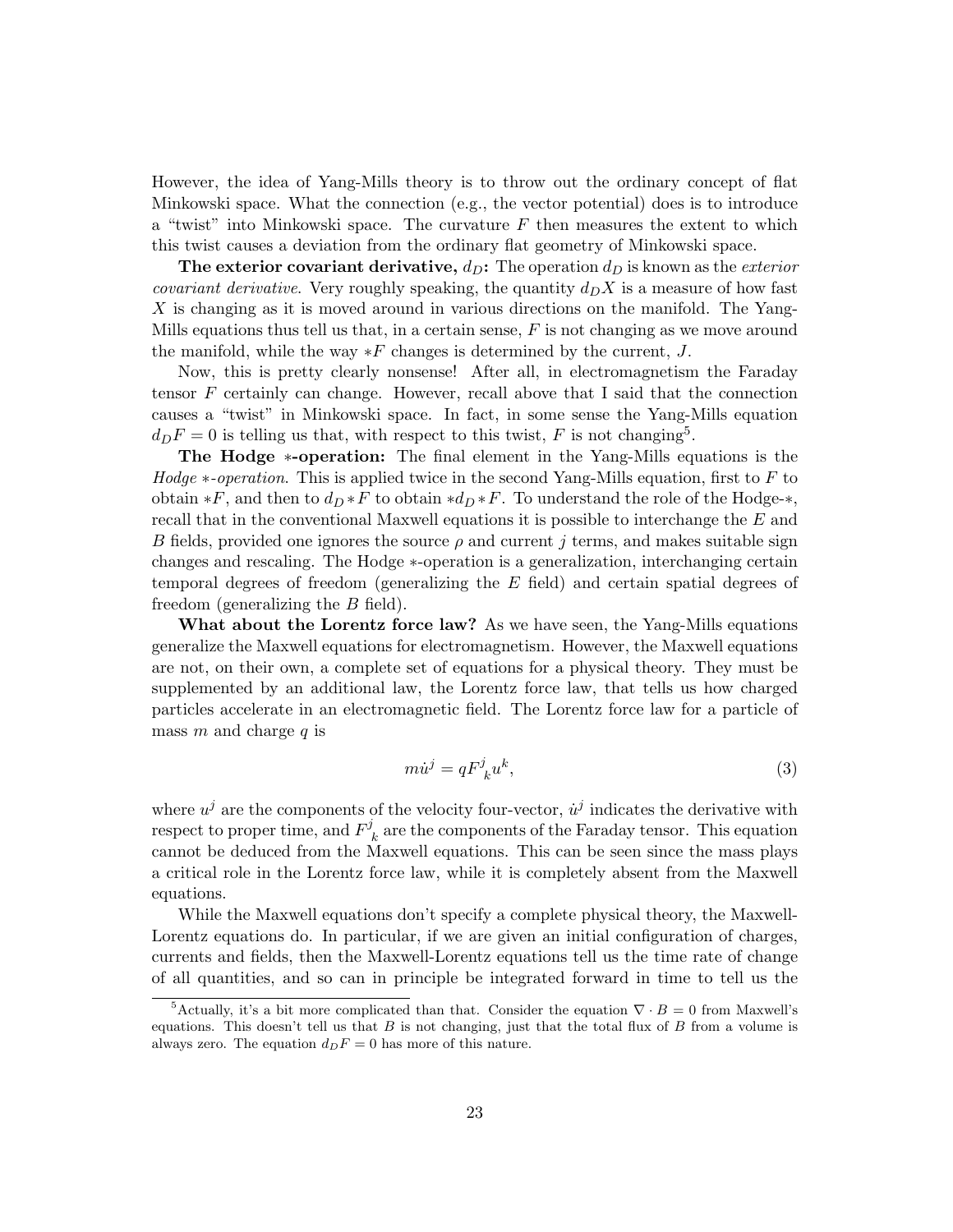configuration at later times<sup>6</sup>.

Can we generalize the Lorentz force law so that it applies also to Yang-Mills theories? Unfortunately, although such a generalization is certainly known, it is not (yet) known by me! The obvious generalization is to simply replace the Faraday tensor by the curvature. This certainly does not work, as we shall see later that the curvature acts on the wrong space. Finding a suitable generalization could certainly be done by starting with one of the standard Lagrangians describing the interaction of a Yang-Mills field with matter (e.g., such as arise in the standard model), but I haven't actually gone through and worked out the details.

Incidentally, I said above that particles most directly feel curvature, rather than the connection. It should be clear from the discussion in the last paragraph that I was blowing hot air with that statement (excusably, I hope). Without a generalization of the Lorentz force law to arbitrary Yang-Mills theories, we can't say this for sure. Nonetheless, I hope you will agree that it seems highly likely.

A warning about Yang-Mills theories: The Maxwell-Lorentz equations have some significant problems as theories of physics, and it seems reasonable to suppose that similar problems occur in most other Yang-Mills theories. Particularly problematic in electromagnetism is what happens when you look up close at a charge. Consider, for example, an electron. How should we model the electron in the Maxwell-Lorentz theory of electromagnetism?

One way is to imagine that the electron is a simple point charge. Unfortunately, the Coulomb law tells us that there must be a singularity in the field at the point the electron sits at. The field isn't defined at that point, and the Lorentz force law cannot be applied; the theory doesn't tell us which way the electron should move! Although various ad hoc fixes to this problem can be applied, and in practice are, there does not seem to be a conceptually clean and simple way of modifying the theory so this problem is avoided.

A second posssibility is to imagine that the electron is a smeared out ball of charge. This solves the problem with the singularity in the field, but raises the problem of why the electron doesn't fly apart due to the tremendous internal repulsive forces? One might try to solve this problem by positing the existing of countervailing forces that hold the electron together, but I do not know of a successful and simple theory in this vein.

All this should make you uneasy. After all, the standard model — one of the greatest achievements of science — is a quantized Yang-Mills theory. We've obtained the standard model by starting with a theory with serious conceptual problems, then applying an ad hoc quantization procedure to that theory. Lo, by some process of alchemy a beautiful theory is revealed, explaining most of what we see in the world. Now, this procedure of quantizing Yang-Mills theories has been so fantastically successful that it

<sup>&</sup>lt;sup>6</sup>I am, as physicists often do, ignoring all questions of whether or not singularities might arise that make it impossible to continue the process of integration, merely assuming that these equations are sufficiently nice that this will never be the case.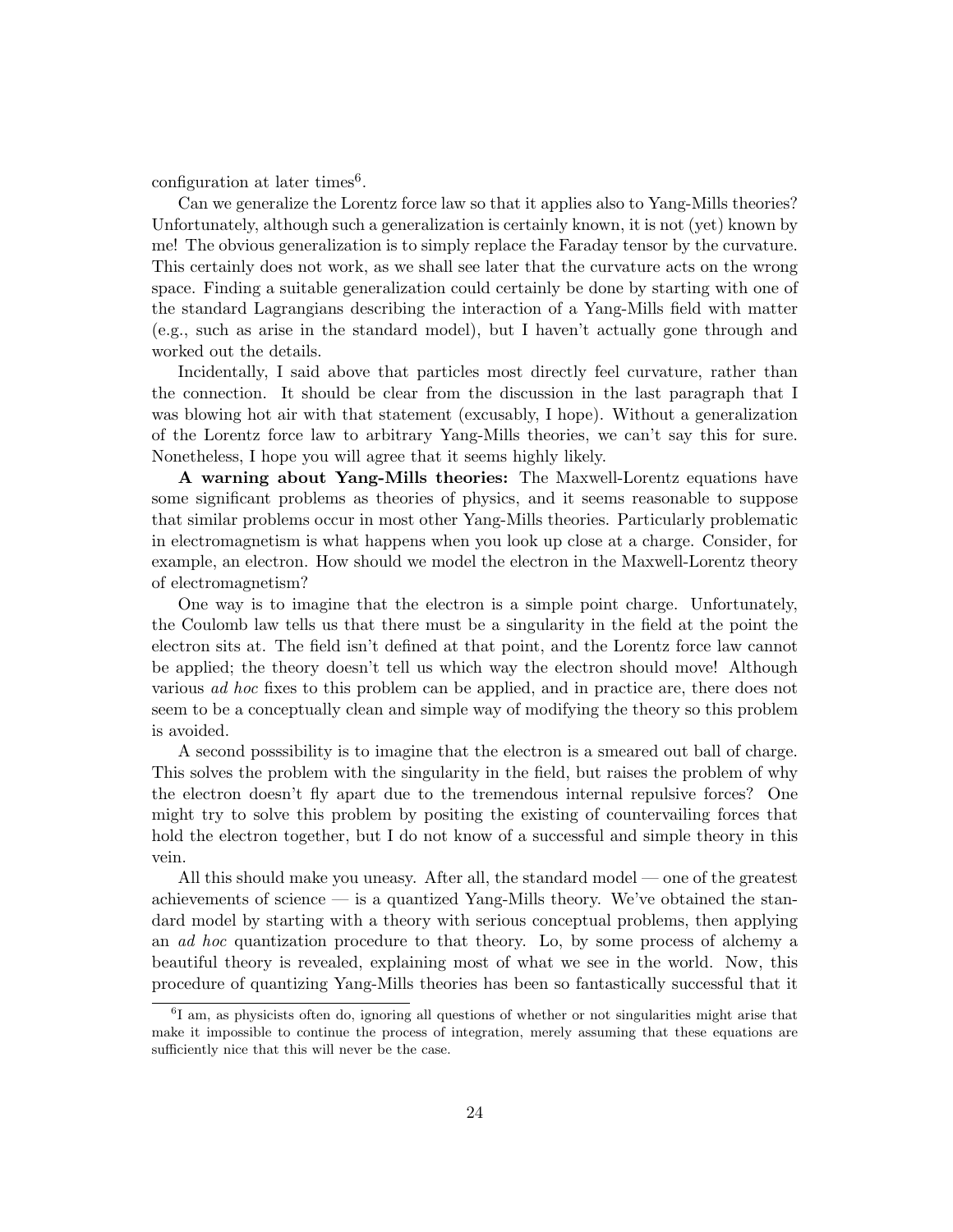deserves to be taken very seriously as a means of finding new theories. But that certainly doesn't mean that you should be comfortable with it!

Exercise 5.1: One possible idea for understanding the structure of the electron is to suppose that it is gravitation which is holding the electron together against the internal forces of repulsion. Show that this doesn't work, that gravitation is far too weak to be the force responsible for holding the electron together internally.

Why have Yang-Mills theories been so successful? To answer this question, it is necessary to think about the more fundamental question of how one should study dynamics. Naively, it is tempting to study dynamics directly, trying to directly observe the effect of the forces that hold stuff together. This approach has, of course, been very successful, and has a long tradition going back to phenomena such as Newton's discovery of the inverse square law (which has its roots in the work of Brahe, Kepler, and Galileo), and is still used even today.

The twentieth century brought another idea for studying forces to the fore. This is the idea that one doesn't need to study them directly, but instead can study symmetries of the theory, and that if there is enough symmetry those symmetries effectively dictate the interaction.

In simple forms, this is, of course, an old idea — we know that if two particles are the "same" then quantities such as the Hamiltonian or Lagrangian should be invariant under interchange of the two particles, and this constrains the form of those quantities.

However, this idea can be taken much further. In particular, if we choose a sufficiently large class of symmetries, then this greatly constrains the class of physical theories that are allowed. In some cases, this constraint is so great that symmetry plus a few other simple physical principles becomes sufficient to uniquely pick out our theory. This was, for example, the case for Einstein's general theory of relativity.

How do the Yang-Mills equations fit into this picture? Essentially, they can be viewed as a machine which takes as input a heavy symmetry constraint — the constraint of invariane with respect to some gauge symmetry that we specify — and produces as output a classical field theory satisfying that constraint. Furthermore, that classical field theory turns out to have many other desirable features, such as renormalizability. Thus, the Yang-Mills approach offers an excellent sandbox for constructing interesting theories. It is broad and rich, in that we can specify many different types of symmetry group, and thus describe many different types of physics. At the same time, Yang-Mills theories have properties such as renormalizability which make them suitable for use in a quantized description.

# 5.3 Background on differential geometry

We are taking a geometric approach to the Yang-Mills equations. This poses an expository challenge, for I do not wish to assume you are familiar with differential geometry. Unfortunately, understanding even elementary differential geometry requires mastering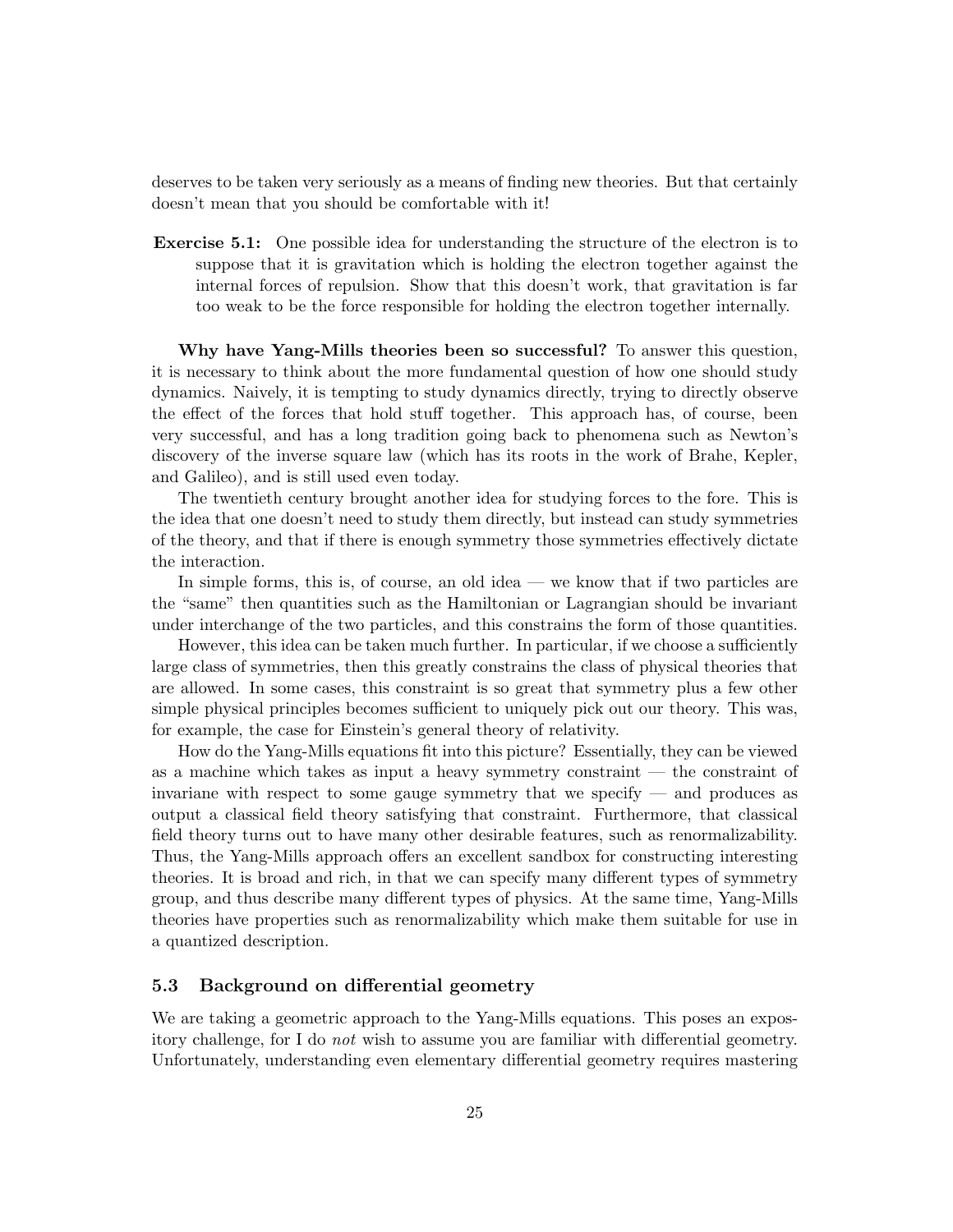a large body of definitions. In some sense, the most efficient way of mastering this material is simply to proceed through 40 or 50 pages of definitions, covering topological spaces, smooth manifolds, tangent vectors and so on, with occasional lemmas and theorems mostly of technical interest. Most books on differential geometry proceed in this fashion before getting to the truly interesting theorems of differential geometry.

In my opinion this approach is not suitable for us for two reasons.

First, on general grounds, I don't believe this long line of definitions is a good approach. Definitions are not made in a vacuum, they have a historical context and reason, often being made in response to some mathematical or scientific problem, or because someone sees a clever way of generalizing earlier results. They are almost always inextricably linked to the reasoning used in theorems; often alternate definitions are tried and dropped when it is realized that they don't have quite the right properties to make the line of reasoning in the proof of some theorem or another work. In the case of differential geometry, it took approximately 100 years for the definitions of "elementary" differential geometry to take their modern form, spanning from the mid 19'th century to the mid 20'th century. In the standard expository approach to differential geometry we see the endpoint of this, but only barely glimpse the underling motivations, all the alternate definitions, now discarded, or the clever way in which some definition is tailored to a theorem proved one hundred pages later.

Second, our object here is not to become experts in differential geometry. Rather, it is to understand the basic ideas of Yang-Mills theory, and the differential geometry is simply a means to that end. Going through all the detailed definitions of differential geometry leaves us in danger of losing sight of our principal purpose.

In view of this, I'm going to cheat a little. Rather than give fully rigorous definitions for concepts like manifolds, tangent spaces and so on, in this section I introduce the required background informally, stating the main ideas, and giving some examples, and feeling free to ignore issues like smoothness and so  $\text{on}^7$ . This background should be sufficient to build up a detailed understanding of objects such as the connection and curvature, which are central to Yang-Mills theory.

Despite this approach, we still have a sizeable body of definitions to cover, and there are a few points where I'll need to gloss over some details — I'll warn you when I do this. Nonetheless, I hope this informal approach will let you more quickly appreciate the Yang-Mills equations, and give you a good feeling for the geometric context in which they arise.

Manifolds: The arena for Yang-Mills theory is a general (smooth) manifold, which we shall denote generically by  $M$ . Manifolds are generalizations of the familiar space  $\mathbb{R}^n$ . They can be thought of as smooth surfaces that look locally like  $\mathbb{R}^n$ , but which may have quite a different global structure. For example, the surface of the ordinary sphere looks locally like  $\mathbb{R}^2$  — this is why people used to think the world is flat — but

<sup>7</sup>Contrary to what physicists are sometimes taught as undergraduates, these issues are important. But they are subsidiary to our main goal here, which is to understand the broad sweep of Yang-Mills theory, and so we'll ignore them.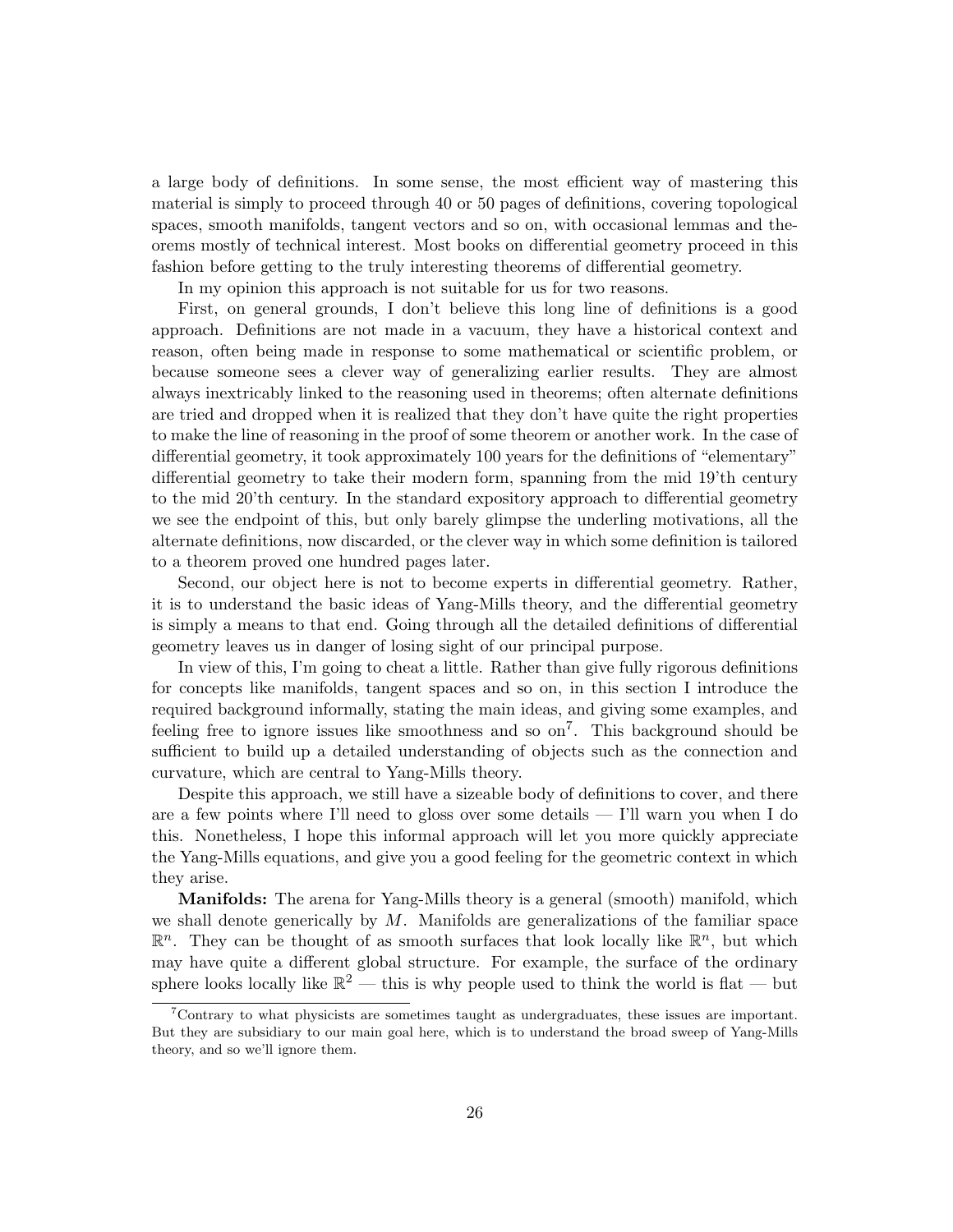of course is really quite different from  $\mathbb{R}^2$ .

Now, all our examples of Yang-Mills theory — and all the appplications of Yang-Mills of most importance in modern physics — are for the case when the manifold  $M$  is Minkowski space, which should already be familiar to you from special relativity. Thus, if you simply replace the term "manifold" in all that follows by "Minkowski space", you should be able to follow what is going on.

However, to understand the motivation for some of the definitions we make it is useful to have a second example manifold in mind. An excellent choice is to choose M to be the surface  $S^2$  of a sphere in three dimensions. (Be warned: although I said "in three dimensions", of course the surface of the sphere is a two-dimensional manifold, because it looks locally like  $\mathbb{R}^2$ . This is why it is denoted  $S^2$ .) If you keep both the example of Minkowski space and  $S^2$  in mind as we discuss manifolds, you should be well place to understand all the further definitions that we make.

Local co-ordinate systems: Perhaps the most important concept for us in discussing manifolds is the idea of local co-ordinates. Local co-ordinates are, as their name indicates, a means of describing location in some small region of a manifold. For example, on a two-dimensional manifold such as  $S^2$ , around any point x on the sphere we can find a small surrounding neighbourhood N which can be given local co-ordinates  $-$  a map between points in N and co-ordinates  $(x^1, x^2)$  in  $\mathbb{R}^2$ . These co-ordinates uniquely identify points in the neighbourhood  $N$ . Such local co-ordinate systems are a great convenience for making definitions, and for doing calculations, and we shall often find it convenient to introduce a local co-ordinate system.

Incidentally, local co-ordinate representations sometimes get a bad rap in the literature. Some authors go to extremes in attempting to perform calculations without the use of local co-ordinates, sometimes adopting an evangelical tone in advocating this approach. This, in my opinion, makes as much sense as insisting that you navigate around a city without using street numbers: "make a right after the corner store, then a left at the burnt-out tree stump, three blocks up, right again, . . .". Co-ordinates are simply another tool — use them if you think they'll be helpful.

Scalar fields: We're going to consider many different types of *fields* on the manifold. As you can no doubt guess, a field simply associates to each point on the manifold another object — maybe a number, maybe a vector, or perhaps some other types of quantity — often intended to represent some physical quantity. So, for example, a temperature field defined on the manifold  $\mathbb{R}^3$  might be used to model temperature in the atmosphere. The simplest type of field is a *scalar field*, which assigns to each point x on the manifold a number  $s(x)$ . We'll find it useful to consider both real and complex scalar fields.

Tangent vectors: One of the most common types of field is a tangent vector field, which assigns to each point x on a manfiold a vector  $v(x)$  which is tangent to the manifold. Such tangent vectors can be used to represent a direction of travel on the manifold; a natural physical example of a tangent vector field is the velocity field inside a fluid.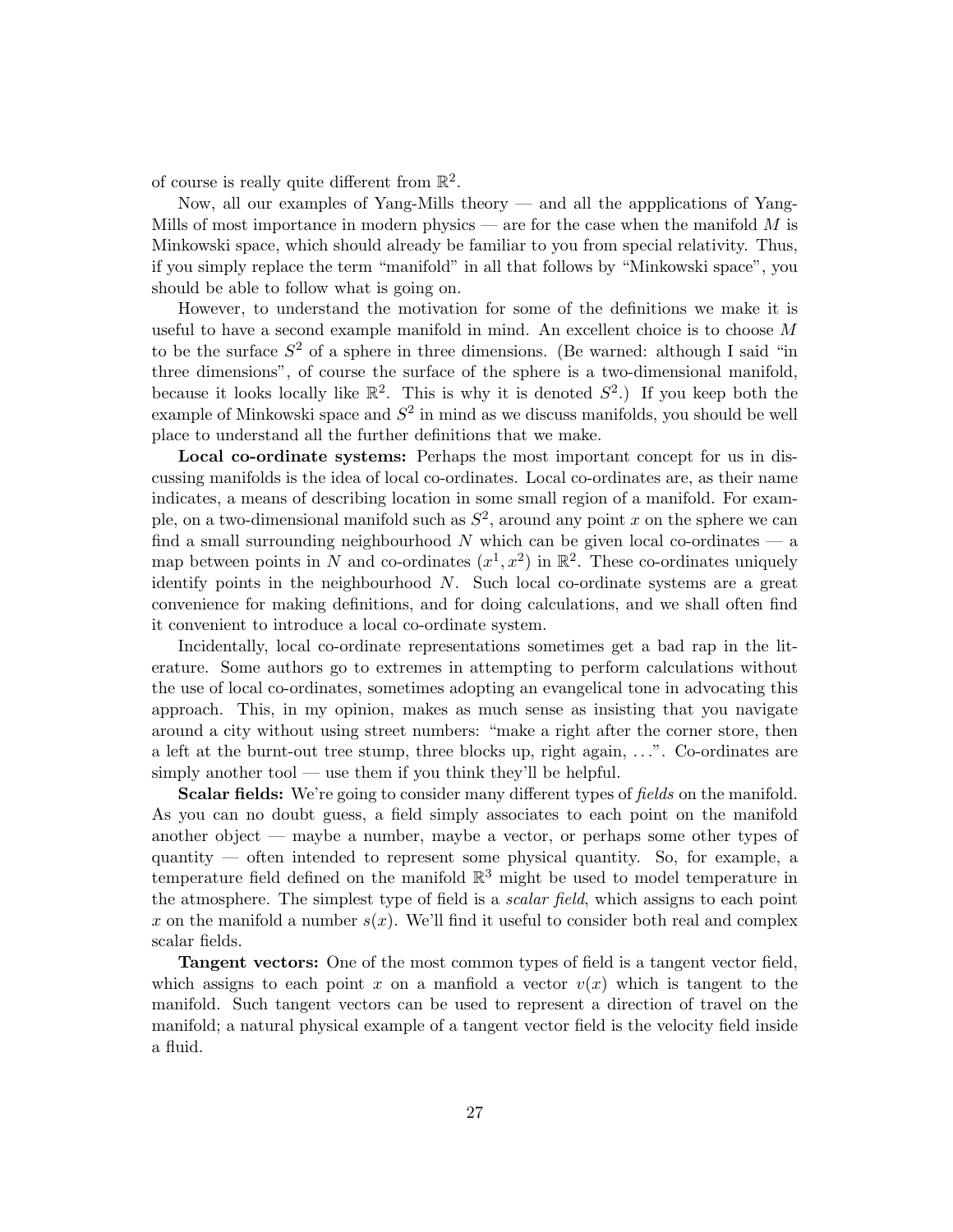Unfortunately, rigorously defining and studying the elementary properties of tangent vectors on a general manifold requires a fair bit of tedious work.

Fortunately, our intuition about tangent vectors is already excellent; the rigorous approach mostly reveals facts already well known to your intuition. For our purposes, it will therefore suffice to think of the example of  $S^2$ . In particular, we all know what it means for a vector to be tangent to  $S^2$  at some point x on  $S^2$ .

Tangent vectors are easily given co-ordinate representations. If  $(x^1, x^2)$  are local coordinates on the manifold defined in a neighbourhood of  $x$ , then we see that there are natural associated tangent vectors  $e_1$  and  $e_2$ , representing motion, respectively, in the direction of increasing  $x^1$  at unit speed, and increasing  $x^2$ , again at unit speed. A general tangent vector v at the point x can be written as a linear combination  $v = v^1 e_1 + v^2 e_2$ , with the direction and speed of motion obvious. We refer to  $v^1$  and  $v^2$  as the co-ordinates for v with respect to the local co-ordinates  $(x^1, x^2)$ . It is often convenient to abbreviate the local co-ordinates to just  $x^j$ , and the corresponding co-ordinates for the tangent vector to  $v^j$ .

The space of all vectors tangent to a given point  $x \in M$  is obviously a vector space, and we denote it by  $T_xM$ . If M is an n-dimensional manifold, then the tangent space  $T_xM$  also has n dimensions for all points x. So, for example, the tangent spaces  $T_xS^2$ to the sphere are all two-dimensional; we can think of  $T_xS^2$  as the plane tangent to  $S^2$ at the point  $x$ .

With these concepts in mind, it is now easy to define a vector field on a manifold M as a function assigning to each point x on the manifold a vector  $v(x)$  in the tangent space  $T_xM$ .

As we have defined them, vector and scalar fields are defined everywhere on the manifold. In fact, quite often when dealing with local co-ordinates we will find it convenient to consider a field (vector, scalar, or any other type of field) as being defined just on the neighbourhood in which the co-ordinates are defined.

The commutator of vector fields: Suppose  $v$  is a tangent vector at a point x on a manifold M. Suppose  $v^j$  are the components of v with respect to some local co-ordinate system  $x^j$ . It is possible to associate with v a differential operator via the correspondence

$$
v \Leftrightarrow v^j \frac{\partial}{x^j},\tag{4}
$$

where we use the Einstein summation convention. The differential operator on the right acts on functions defined in the neighbourhood of  $x$  in the obvious way, so we have

$$
v(f) = v^j \frac{\partial f}{\partial x^j}.
$$
\n(5)

Why make this correspondence between vectors and differential operators? Unfortunately, answering that question fully would take me too far afield, and so I will ask you merely to accept that the correspondence is useful. The main consequence for us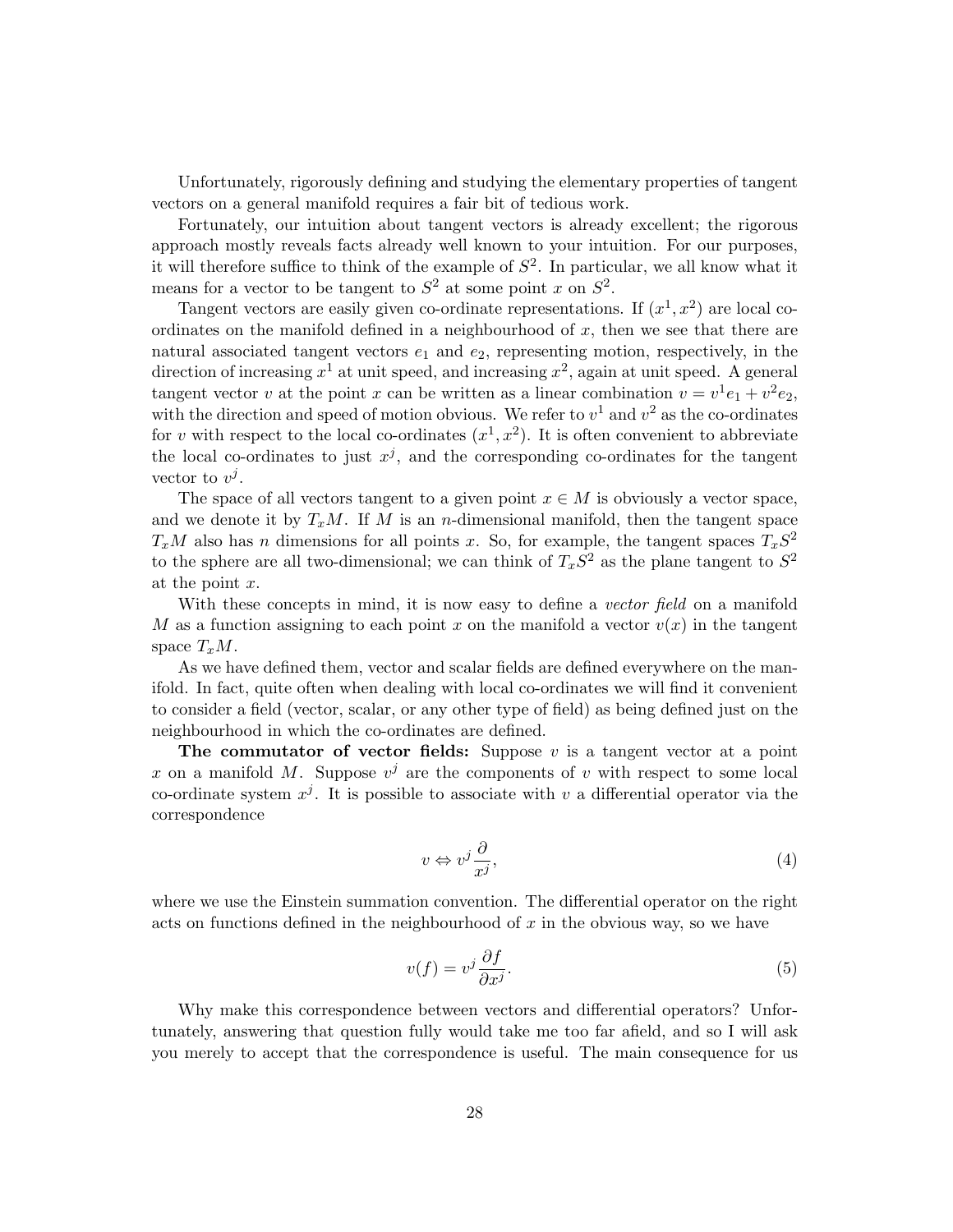is that it allows us to define a sensible notion of a commutator between vector fields  $v$ and  $w$ . In particular, we can define

$$
[v, w](f) \equiv v(w(f)) - w(v(f)).
$$
\n(6)

It is clear that this defines a differential operator  $[v, w]$  acting on functions. A priori one might think that this differential operator contained both first- and second-order derivatives, but in fact some elementary algebra shows that the second-order terms all cancel, leavng just first-order derivatives. Thus, using the correspondence of Eq. (4) in the other direction we may regard  $[v, w]$  as also defining a vector field. A calculation shows that this vector field has components:

$$
[v, w]^k = v^j \frac{\partial w^k}{\partial x^j} - w^j \frac{\partial v^k}{\partial x^j}.
$$
\n<sup>(7)</sup>

Exercise 5.2: Verify the co-ordinate representation of Eq. (7).

The co-ordinate vector fields: Suppose we have co-ordinates  $x^j$  defined on some neighbourhood on the manifold. As we noted above, at any point  $x$  in the neighbourhood, there is a tangent vector  $e_j \in T_xM$  pointing in the  $x^j$  direction on the manifold, and denoting travel at unit speed. It will be convenient to introduce a new notation,  $\partial_i \equiv e_i$ , for this tangent vector, motivated by the correspondence with the differential operator,  $\partial/\partial x^j$ ; indeed, we shall also use  $\partial_j$  as shorthand for  $\partial/\partial x^j$ . Note that we can expand any vector field at any point x in the neighbourhood as  $v = v^j \partial_j$ , where the  $v^j$  are coefficients that depend on x, and we make use of the Einstein summation convention. As a result, we call these vector fields a co-ordinate basis or co-ordinate vector fields for the neighbourhood. For later use it is useful to note that the co-ordinate basis commutes:

$$
[\partial_j, \partial_k] = 0. \tag{8}
$$

This follows immediately from the representation of Eq. (7).

**Exercise 5.3:** Suppose  $x^j$  and  $\tilde{x}^j$  are two different co-ordinate systems, both defined in neighbourhoods of a point x. Let v be a vector in the tangent space  $T_xM$ . Convince yourself that the components  $v^j$  and  $\tilde{v}^j$  corresponding to the co-ordinate bases  $\partial_j$  and  $\tilde{\partial}_j$  are related by

$$
\tilde{v}^k = \frac{\partial \tilde{x}^k}{\partial x^j} v^j.
$$
\n(9)

A useful shorthand notation for this transformation law is

$$
\tilde{v}^k = (\partial_j \tilde{x}^k) v^j. \tag{10}
$$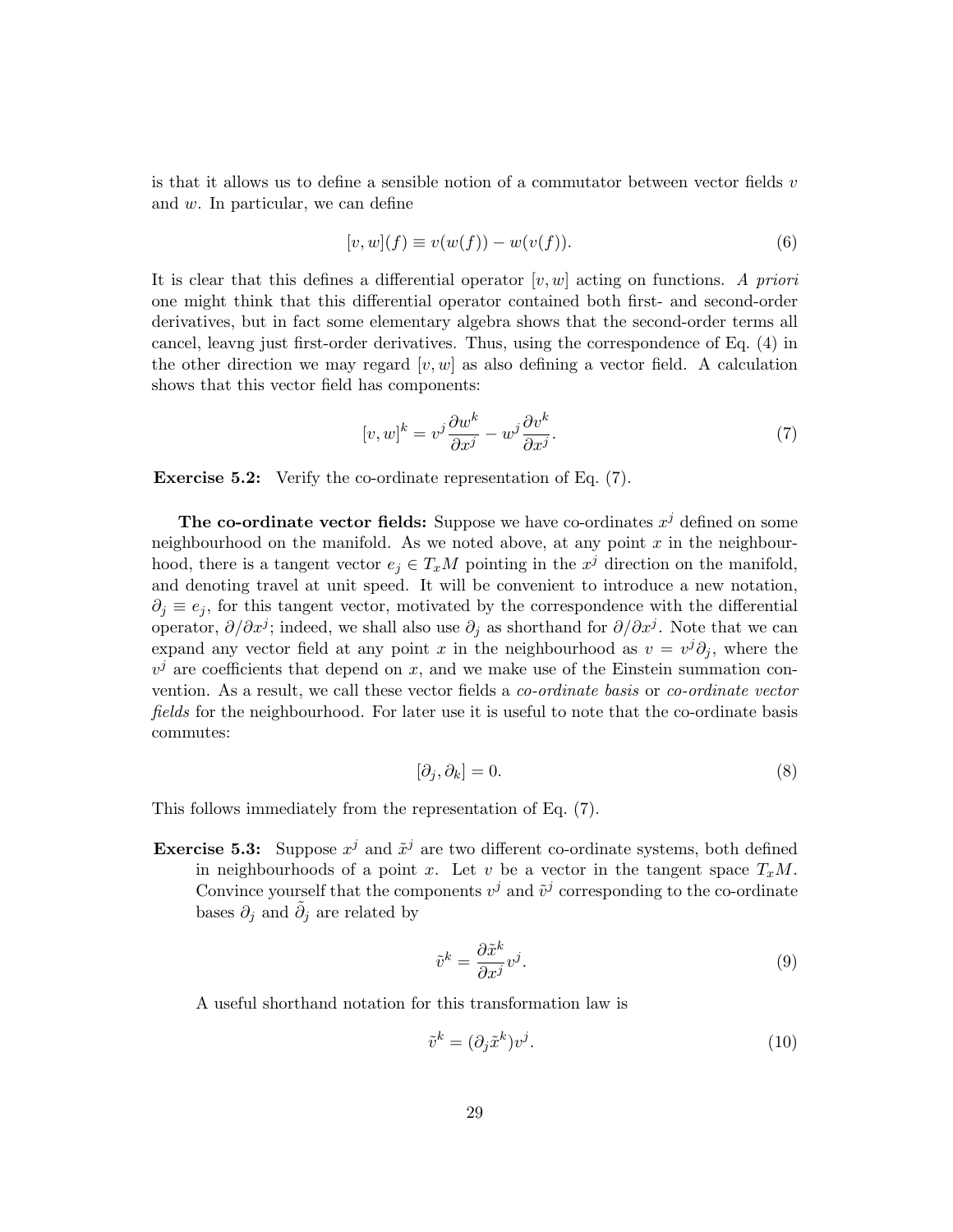The inverse transform is clearly

$$
v^k = \frac{\partial x^k}{\partial \tilde{x}^j} v^j = (\tilde{\partial}_j x^k) v^k,
$$
\n(11)

where  $\tilde{\partial}_j \equiv \partial/\partial \tilde{x}^j$ . Note that since we haven't rigorously defined tangent vectors, it's not possible to provide a rigorous proof of these equations. Nonetheless, you should be able to convince yourself pretty thoroughly that they are true. Two approaches you might take are: (1) to look at examples of different co-ordinate systems near a point on the sphere; and (2) to start from the point of view in which tangent vectors are identified with differential operators.

Cotangent space: To each tangent space  $T_xM$  we associate a *cotangent space*, which we denote  $T_x^*M$ . This is the vector space dual to  $T_xM$ , and consists of linear maps from  $T_xM$  into R. Just as  $T_xM$  has as a basis the vectors  $\partial_j$ , the cotangent space has as a basis dual vectors  $dx^j$  whose action is defined by

$$
dx^j(\partial_k) \equiv \delta_k^j. \tag{12}
$$

Upon first sight, the notation  $dx^j$  may seem mysterious. It is tempting to think that it must be associated to calculus in some way, and perhaps represents an infinitesimal. In fact, from the right point of view, there is a close connection to the calculus notions. We'll begin developing this point of view in Section 5.5, but we won't develop it to its fullest conclusion. For our purposes it's best to think of  $dx^j$  as simply being a vector in the space  $T_x^*M$ , and to regard the use of the infinitesimal notation as a coincidence to be ignored.

One-forms: We saw earlier that a vector field is a function that associates to each point x on the manifold a point  $v(x)$  in the tangent space  $T_xM$ . The analogous notion for the cotangent space is that of a *one-form*. By definition, a one-form is a map  $\omega$  which takes points x on the manifold M to an element  $\omega(x)$  of the corresponding cotangent space,  $T_x^*M$ .

So far, we've defined three types of field — scalar fields, vector fields, and one-forms. This may seem a lot, but Yang-Mills theory requires two further generalizations of the field concept, known respectively as  $p$ -forms (unsurprisngly, they generalize one-forms), and vector bundles. We'll explain  $p$ -forms now, and vector bundles later, in Section 5.7. In Section 5.10 we'll define a notion of a vector bundle-valued  $p$ -form that generalizes and combines both  $p$ -forms and vector bundles; it is these vector bundle-valued  $p$ -forms that are the natural objects in Yang-Mills theory.

The wedge product: To explain *p*-forms, we need to turn away from the context of differential geometry, to vector spaces. Suppose  $v_1, v_2 \in V$  are two elements of a vector space V. We define the *wedge product* of  $v_1$  and  $v_2$  by

$$
v_1 \wedge v_2 \equiv \frac{v_1 \otimes v_2 - v_2 \otimes v_1}{2}.
$$
\n
$$
(13)
$$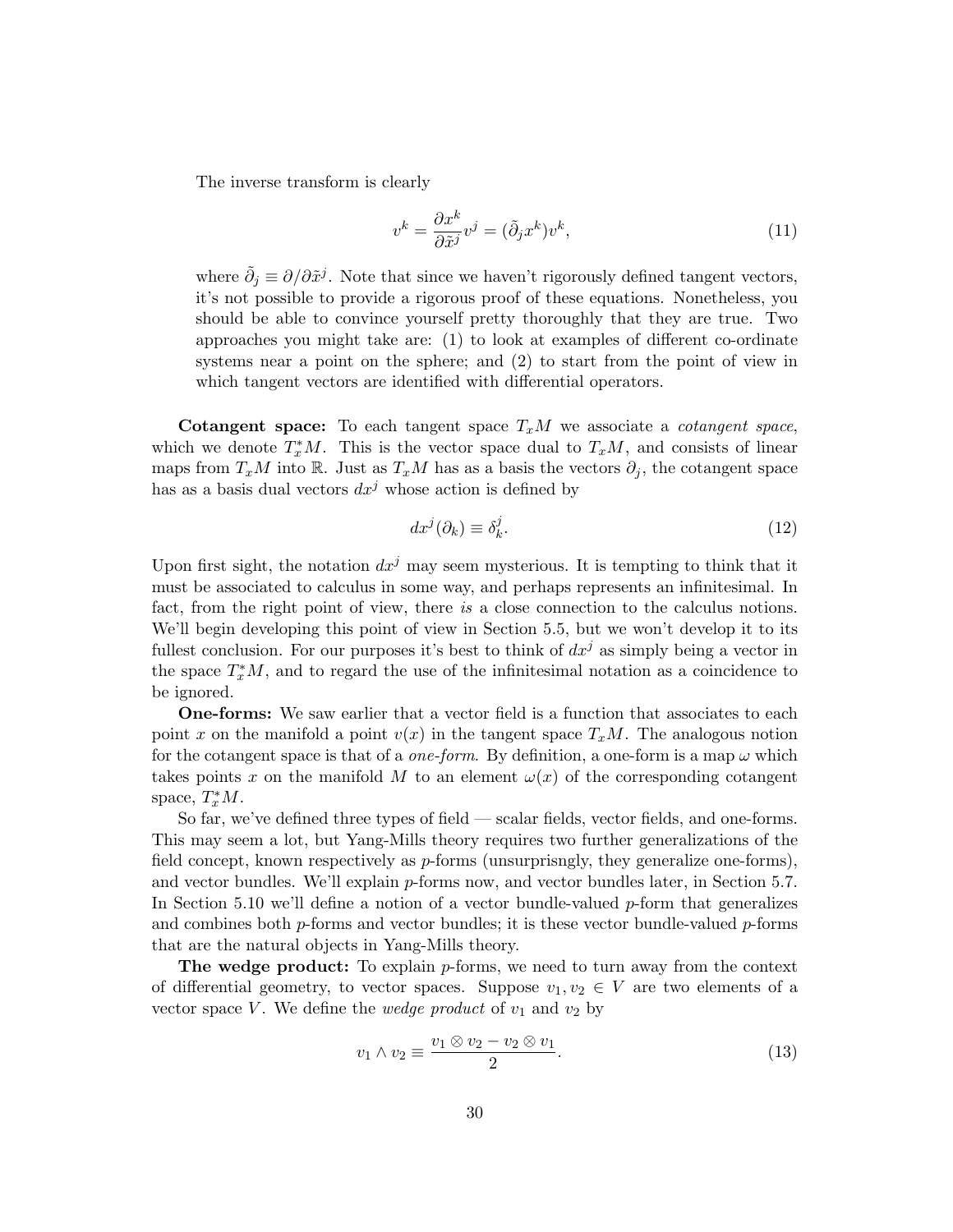We can extend this definition to more vectors, e.g.,  $v_1, \ldots, v_p \in V$ , by

$$
v_1 \wedge v_2 \wedge \ldots \wedge v_p \equiv \frac{\sum_{\pi} \text{sgn}(\pi) v_{\pi(1)} \otimes v_{\pi(2)} \otimes \ldots v_{\pi(p)}}{p!},\tag{14}
$$

where the sum is over all permutations  $\pi$  of  $1, \ldots, p$ , and  $sgn(\pi)$  is  $+1$  if  $\pi$  is an even permutation, and  $-1$  if  $\pi$  is an odd permutation. Notice that with this definition, we have  $v_1 \wedge v_2 = -v_2 \wedge v_1$ . If we have more vectors, then swapping any two in the wedge product similarly produces a minus sign.

The p'th exterior product of V is the vector space  $\Lambda^p(V)$  spanned by vectors of the form  $v_1 \wedge \ldots \wedge v_p$ . By convention, we choose  $\Lambda^0(V) = \mathbb{R}$ , a one-dimensional vector space.

- **Exercise 5.4:** Show that if any two vectors  $v_j$  and  $v_k$  in a wedge product  $v_1 \wedge \ldots \wedge v_p$ are the same, then the wedge product vanishes.
- **Exercise 5.5:** Show that  $\Lambda^p(V) = 0$  if  $p \ge \dim(V)$ .

**Exercise 5.6:** When  $0 \le p \le \dim(V)$ , show that the dimension of  $\Lambda^p(V)$  is  $\binom{\dim(V)}{n}$  $\binom{p(V)}{p}$ .

 $p$ -forms: We are now in position to define  $p$ -forms, generalizing our earlier definition of one-forms. To do so, we have to return to differential geometry, and the context of a manifold, M. A p-form is just a map  $\omega$  which takes each point x on the manifold to an element of  $\Lambda^p(T^*_xM)$ . In the case when  $p=1$  this reduces to the definition of a one-form given above, since  $\Lambda^1(T^*_xM) = T^*_xM$ . A 0-form is just a scalar field, since  $\Lambda^0(T^*_xM) = \mathbb{R}$ , by convention.

Recall that we had a basis  $dx^j$  of cotangent vectors for the cotangent space  $T_x^*M$ . Thus, a one-form will look locally something like:

$$
\omega = \omega_j dx^j,\tag{15}
$$

where we call the  $\omega_i$  a local co-ordinate representation for the one-form. Similarly, a two-form can always be expanded in local co-ordinates like

$$
\omega = \omega_{jk} dx^j \wedge dx^k. \tag{16}
$$

We denote the set of all p-forms on a manifold M by  $\Omega^p(M)$ .

**Exercise 5.7:** Show that the coefficients  $\omega_{jk}$  in Eq. (16) can always be chosen so as to be antisymmetric, i.e.,  $\omega_{jk} = -\omega_{kj}$ . Furthermore, prove that this choise is unique.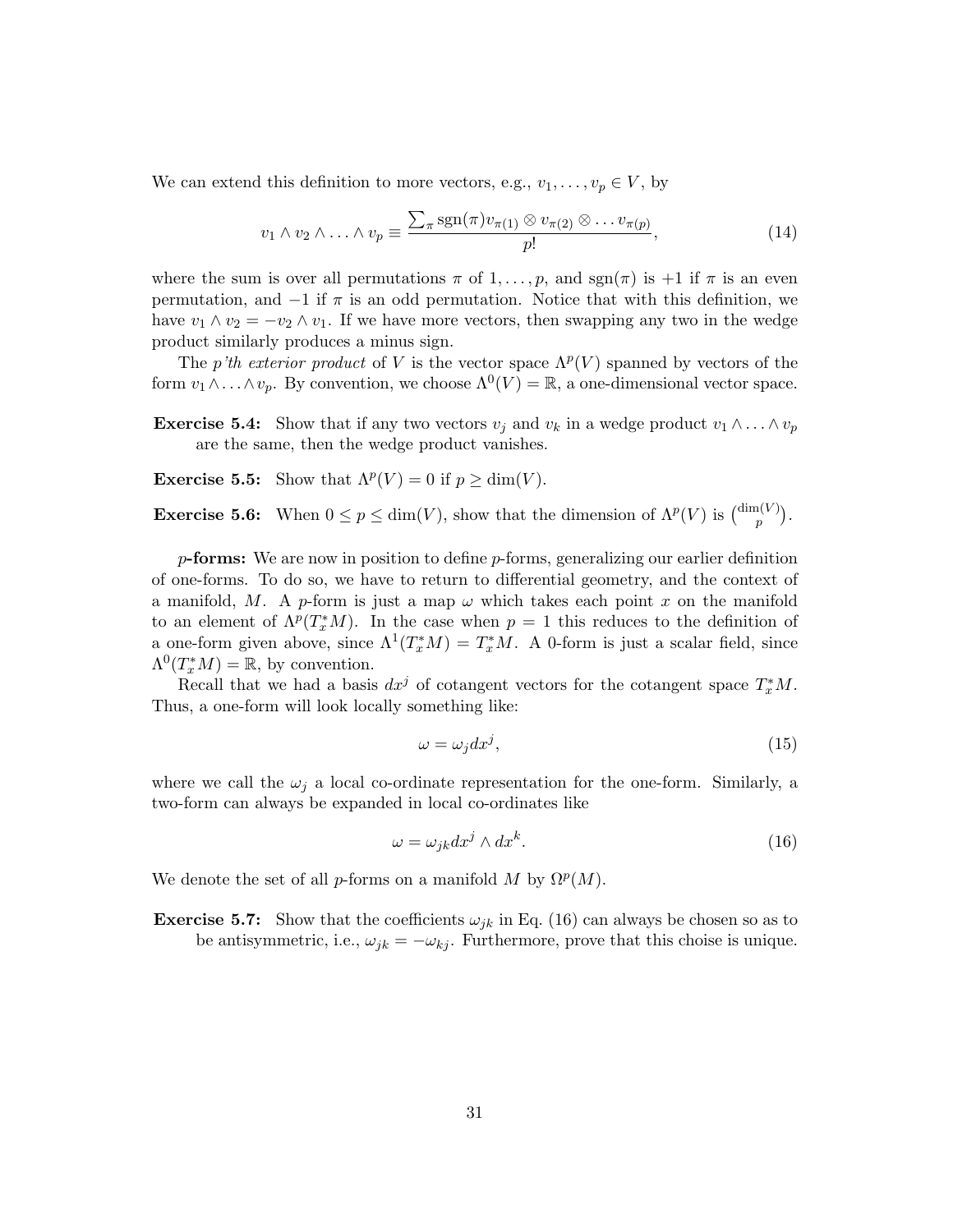#### 5.4 The difficulty of doing calculus on manifolds

In applications of differential geometry to physics (like Yang-Mills theory) a typical setup is that the underlying manifold represents all of spacetime, and that fields on that manifold are used to describe physical quantities. The equations of physics then describe how the time variation of those physical quantities is related to their spatial variation.

To describe all of this in a precise mathematical fashion, obviously we need a way of doing calculus on manifolds. Unfortunately, it turns out to be not obvious how to do calculus on manifolds. To see why this is, let's get some idea of the problems that arise in trying to define the derivative of a vector field. In particular, suppose  $v(x)$  is a vector field, and we want to compute its derivative — its rate of change — as we move in some direction y away from the point x (so  $y \in T_xM$ ) on the manifold. The natural guess to make is that the derivative should be the  $\Delta \rightarrow 0$  limit of the expression

$$
\frac{v(x + \Delta y) - v(x)}{\Delta}.
$$
\n(17)

The first difficulty in understanding this expression is to understand what  $x + \Delta y$  means. Fortunately, with a little work it turns out that this difficulty can be resolved by working in a local co-ordinate representation for x and y. Much more serious is the fact that the vector  $v(x + \Delta y)$  lives in the tangent space  $T_{x+\Delta y}$ , while the vector  $v(x)$  lives in a completely different tangent space  $T_xM$ , and we have no a priori way of making sense of the difference of these two vectors.

Now, you might object, both vector spaces have the same dimension, surely we should be able to identify them? Well, okay, but how exactly should we do that? Vector spaces don't just come with labels automatically attached that let us identify them with one another. In fact, with a little bit of work we can specify a labelling scheme that lets us identify one tangent space with another, but it turns out to require some care and subtlety. This is the idea behind the definition of the connection or covariant derivative, which we'll study in Section 5.6.

Another way of seeing the difficulty is to examine the example of the surface of the sphere,  $S^2$ . Different points on the sphere have different tangent spaces, and it is clear that taking the difference between tangent vectors in different tangent spaces may end up resulting in a vector that belongs to neither tangent space. Now, you might object that at least we get a vector this way. But it should bother you that we've taken the derivative of a two-dimensional vector field, and ended up with a three-dimensional vector! What's worse, it turns out that the surface of the sphere,  $S^2$ , can actually be embedded in higher dimensional spaces in multiple ways, and so we don't get an unambiguous definition even in this way.

**Problem for the author 5.1:** While I've poured scorn on this method of taking derivatives by embedding in a higher-dimensional space, it may be worth investigating in more detail. In particular, it is known that any  $n$ -dimensional manifold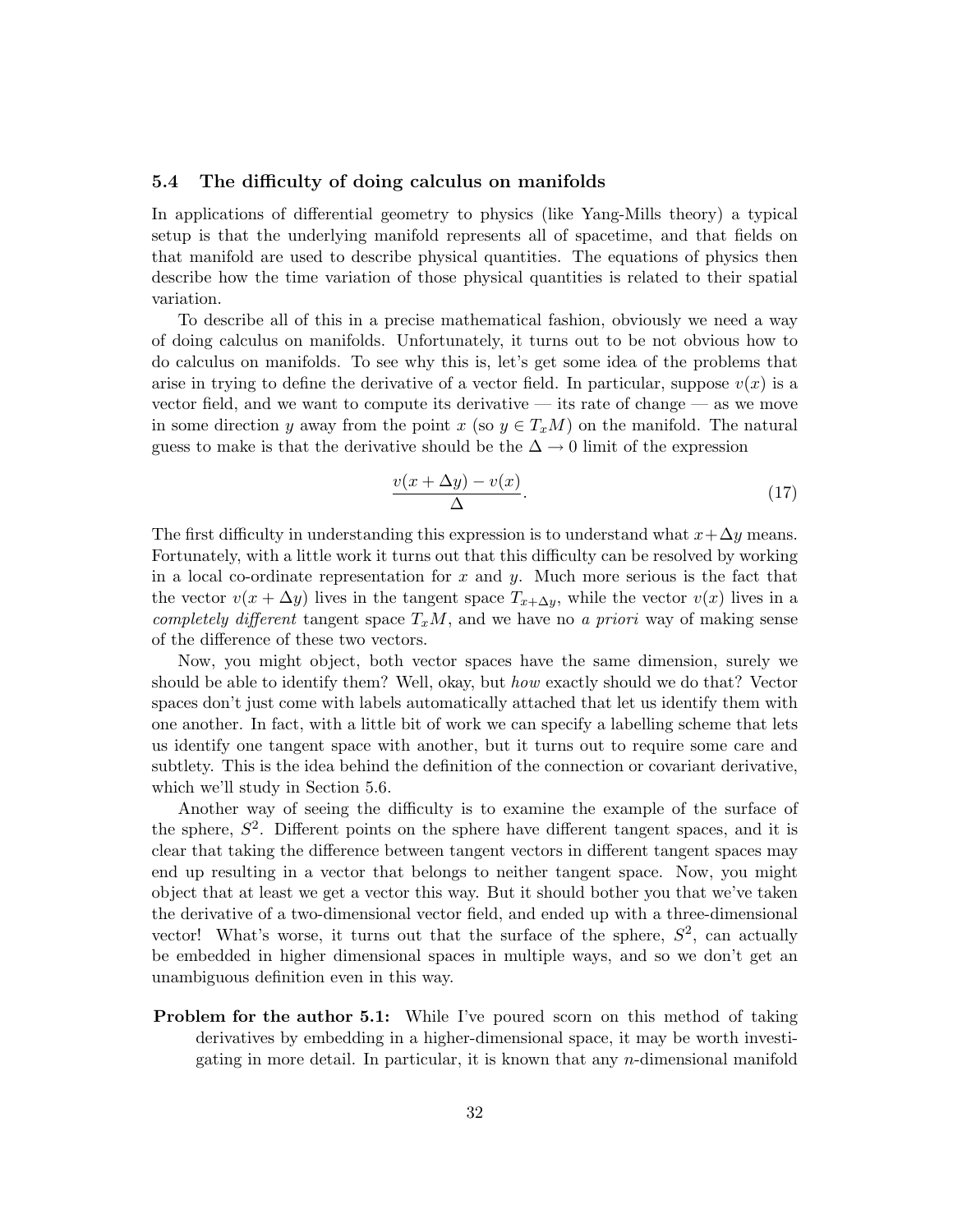can be embedded in  $\mathbb{R}^{2n}$ . Might it be possible to construct some canonical embedding which allows us to define the derivative in an unambiguous way? What properties might this derivative have?

Because of these difficulties, defining a sensible notion of derivative is a challenge for elementary differential geometry. It turns out that there are two approaches to generalizing the derivative that have been found to be especially useful — the exterior derivative, which is defined in the next section, and the covariant derivative, also known as the connection, which is defined in Section 5.6. In Section 5.10 we'll define the exterior covariant derivative, which combines both these operations.

Why are two notions of derivative needed? I must admit, I don't understand the answer to this question as well as I would like. However, my imperfect understanding is that the definition of the covariant derivative is tailored to proving generalizations of the fundamental theorem of calculus and its relatives (such as Stokes', Gauss' and Green's theorems). We won't prove this generalization, but it has the form  $\int_M d\omega = \int_{\partial M} \omega$ , where  $\omega$  is a p-form,  $\partial M$  denotes the boundary of M, and  $d\omega$  is the exterior derivative of  $\omega$ . The covariant derivative is tailored to a different purpose. At this point I must admit, to some embarassment, that it is not so clear to me what that purpose is $8!$ 

#### 5.5 Exterior derivatives

Having discussed some of the complications of doing calculus on manifolds, let us now turn to our first approach to defining a notion of derivative on a manifold, namely the exterior derivative.

Suppose  $\omega$  is a p-form on a manifold M. We will define the *exterior derivative*  $d\omega$  of  $\omega$ , which is a  $p + 1$ -form on the manifold. To understand the definition and its motivation, it is best to start with a 0-form,  $f$ , i.e., a scalar field on the manifold. We define the exterior derivative of such a scalar field by

$$
df \equiv \frac{\partial f}{\partial x^j} dx^j = (\partial_j f) dx^j,
$$
\n(18)

where  $x^j$  is any local co-ordinate system, and it may help to recall that we are using the Einstein summation convention, and the notation  $\partial_j \equiv \partial/\partial x^j$ . It is not difficult to check that this definition does not depend on the choice of local co-ordinate system.

Intuitively,  $df$  tells us how fast f is changing as we move in different directions on the manifold. In particular, if we move in a direction specified by the tangent vector  $v$ , then  $df(v) = v^{j}\partial f/\partial x^{j}$  is just the rate of change of f as we move in that direction. As a result, this definition of the exterior derivative dovetails well with our earlier point of view in which a tangent vector v was regarded as a differential operator  $v^j\partial/\partial x^j$ . This gives v a way of acting on functions, via  $v(f) \equiv v^{j} \partial f / \partial x^{j}$ , and so we have  $v(f) = df(v)$ .

<sup>8</sup> In fact, for the covariant derivative of a vector field on a Riemannian manifold, there is a well-known motivation in terms of geodesic motion. But for more general types of field, I don't know of a similar motivation.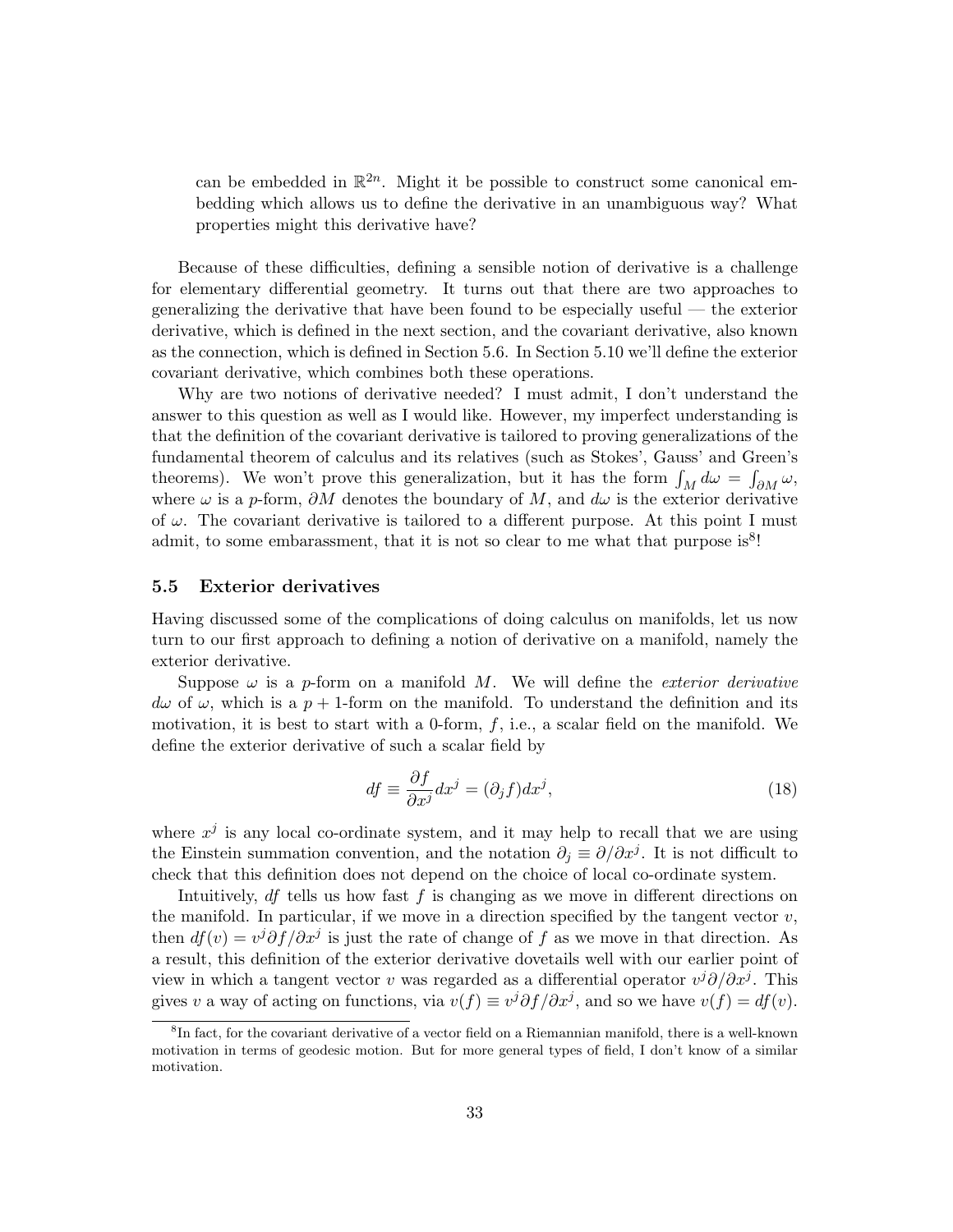- Exercise 5.8: Show that the definition of Eq. (18) does not depend on the co-ordinate system being used.
- **Exercise 5.9:** Suppose  $x^j$  are local co-ordinates defined on some neighbourhood on the manifold. Fix a particular co-ordinate,  $x^j$ , and regard it as a scalar field defined on the neighbourhood. Show that the exterior derivative  $dx^j$  of  $x^j$  is identically equal to the one-form  $dx^j$  defined by Eq. (12).

We now extend the definition of the covariant derivative so that it maps a  $p$ -form  $\omega \in \Omega^p(M)$  to a  $p+1$ -form  $d\omega \in \Omega^{p+1}(M)$ . The following rules are sufficient to do this:

- 1. When  $f$  is a 0-form, i.e., a scalar field,  $df$  is defined as in Eq. (18).
- 2. *d* is linear, i.e.,  $d(c^j \omega_j) = c^j d\omega_j$ , where  $c^j$  is any set of constants.
- 3.  $d(f\omega) = df \wedge \omega + f d\omega$ , where f is any 0-form.
- 4.  $d(\alpha \wedge \beta) = d\alpha \wedge \beta + (-1)^p \alpha \wedge d\beta$ , where  $\alpha$  is a p-form, and  $\beta$  is a q-form. Note that this rule can be regarded in a natural way as a generalization of the last rule.
- 5.  $d(d\omega)$  = 0 for all  $\omega$ .

These rules are sufficient to compute the exterior derivative of any p-form. A general proof of this fact is less instructive than working through a good example, so let's work through such an example. In particular, suppose  $\omega$  is a two-form. Then in a local co-ordinate system it can be expanded as

$$
\omega = \omega_{jk} dx^j \wedge dx^k. \tag{19}
$$

Then by Rule 3 we have

$$
d\omega = d\omega_{jk} \wedge dx^{j} \wedge dx^{k} + \omega_{jk} d(dx^{j} \wedge dx^{k}). \qquad (20)
$$

But  $d\omega_{jk} = (\partial_l \omega_{jk}) dx^l$  by Rule 1, and  $d(dx^j \wedge dx^k) = d(dx^j) \wedge dx^k - dx^j \wedge d(dx^k) = 0$ , by Rules 4 and 5. So we have:

$$
d\omega = (\partial_l \omega_{jk}) dx^l \wedge dx^j \wedge dx^k. \tag{21}
$$

In fact, instead of taking the axiomatic point of view described above, we could equally well have started with this as our *definition* for the exterior derivative, and then checked that it is well-defined independent of the co-ordinate system used (we'll do this in the exercises below), and satisfies the rules specified above.

The formula of Eq. (21) shows that there is an intuitive sense in which we can think of the exterior derivative  $d\omega$  as measuring the rate of change of  $\omega$ . In particular, if we let  $d\omega$  act in a natural way on a tangent vector v in the "first slot" (i.e, as the first argument), then we get the following  $p$ -form back,

$$
d\omega(v) = (\partial_l \omega_{jk}) dx^l(v) \wedge dx^j \wedge dx^k \tag{22}
$$

$$
= v^l(\partial_l \omega_{jk}) dx^j \wedge dx^k. \tag{23}
$$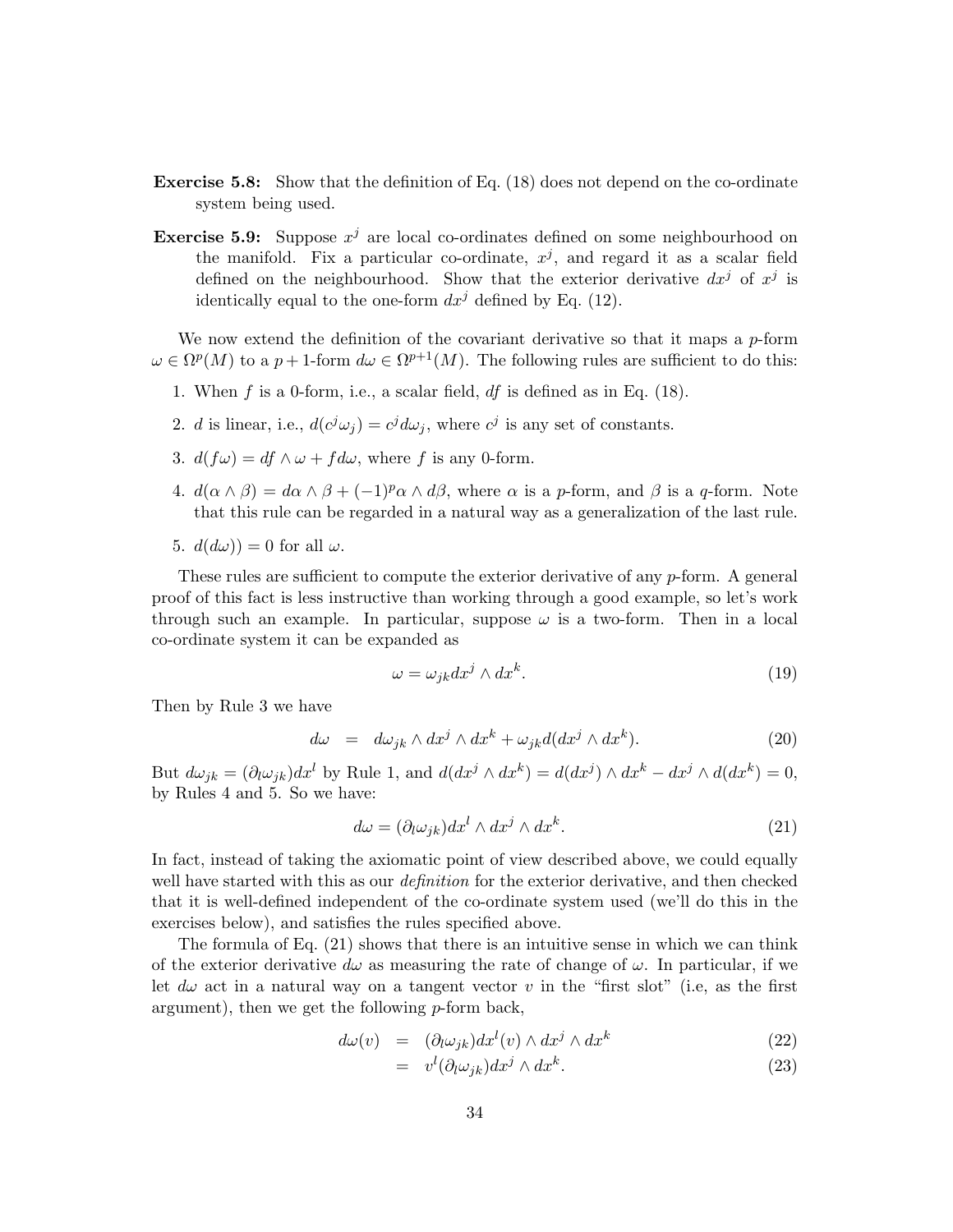This can be thought of as the rate of change of  $\omega$  as we move across the manifold in the v direction.

**Exercise 5.10:** Suppose  $\omega = \omega_j dx^j = \tilde{\omega}_j d\tilde{x}^j$  is a one-form that can be expanded in two different ways with respect to two different co-ordinate systems,  $x^j$  and  $\tilde{x}^j$ . This gives rise to two possible expressions for  $d\omega$ , either

$$
d\omega = (\partial_k \omega_j) dx^k \wedge dx^j \tag{24}
$$

or

$$
d\omega = (\tilde{\partial}_k \tilde{\omega}_j) d\tilde{x}^k \wedge d\tilde{x}^j. \tag{25}
$$

Show that these two expressions are identically equal.

Exercise 5.11: Show that rules 1-5 defined above uniquely specify the exterior derivative in a well-defined way.

### 5.6 Connections and the covariant derivative

The connection (also known as the covariant derivative) gives a second approach to defining a notion of derivative on a manifold. In particular, the connection gives us an explicit way of identifying a tangent vector v in one tangent space  $T_xM$  to a tangent vector  $v'$  in a different tangent space  $T_yM$ . The way this is done is to imagine "dragging" the tangent vector v along a path from x to y, all the time keeping it the "same". Thus, if we can define a local notion of what it means for vectors in neighbouring tangent spaces to be the "same", then we can extend it to a global notion.

The way we'll define the local notion is to require that in some local co-ordinate system  $x^j$ , the components of the tangent vector  $v^j$  aren't changing as we move along the path. That is,

$$
w^j(\partial_j v^k) = 0,\t\t(26)
$$

where  $w^j$  are the components of the vector along the direction in which v is being dragged. How does this equation look in other co-ordinate systems<sup>9</sup>? Let's suppose  $\tilde{x}^j$ is some other co-ordinate system. Then we have

$$
w^j = (\tilde{\partial}_l x^j) \tilde{w}^l \tag{27}
$$

$$
\partial_j = (\partial_j \tilde{x}^m) \tilde{\partial}_m \tag{28}
$$

$$
v^k = (\tilde{\partial}_n x^k) \tilde{v}^n. \tag{29}
$$

 $9\text{We're going to work out the answer to this question in detail, which involves quite a bit of index }$ juggling and notation. However, not a lot is lost on a first read if you don't bother following all the manipulations in detail, but just skim the general argument through to the conclusions, which are Eqs. (33) and (34).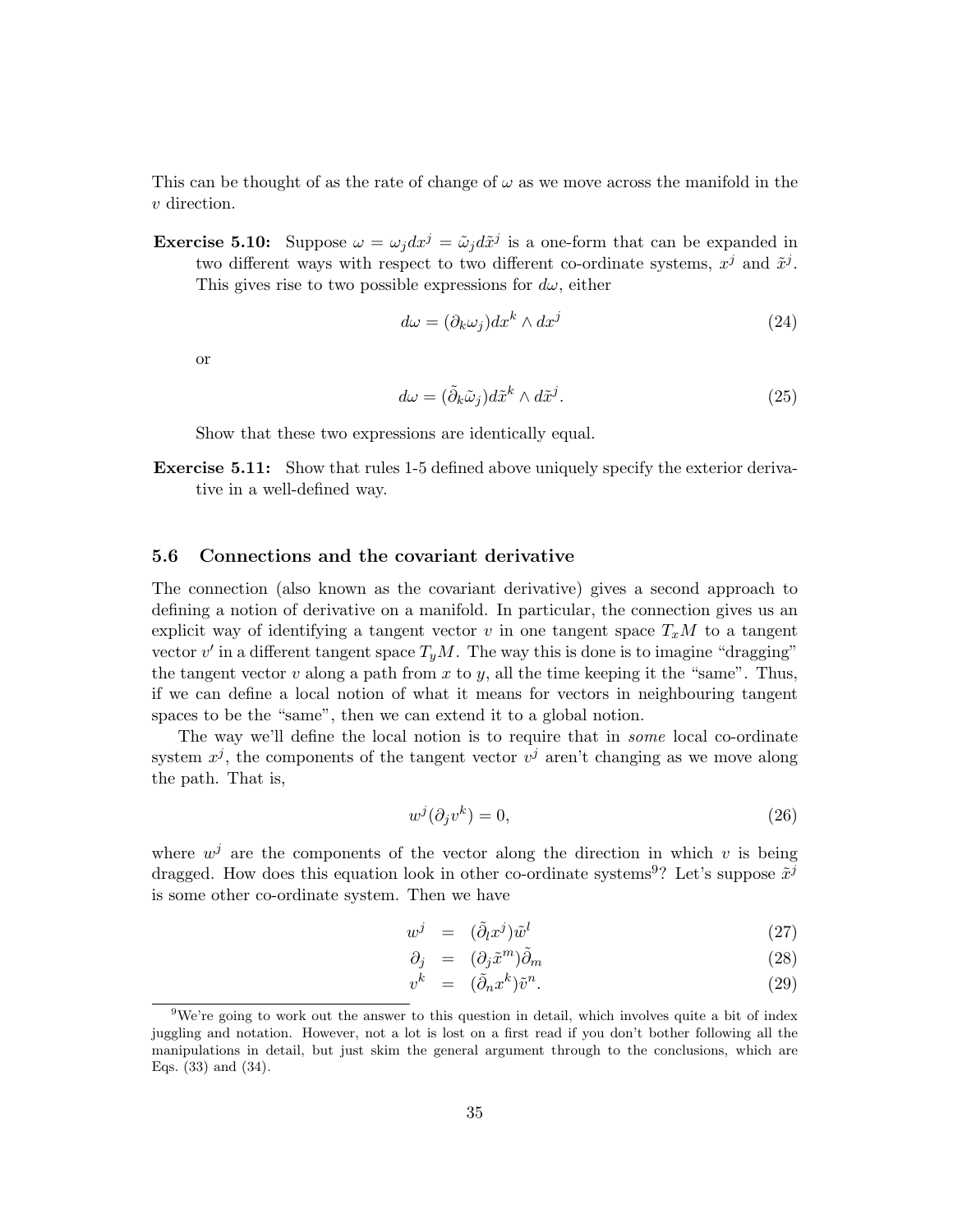Substituting these equations into Eq. (26) we obtain:

$$
(\tilde{\partial}_l x^j)(\partial_j \tilde{x}^m)\tilde{w}^l(\tilde{\partial}_m(\tilde{\partial}_n x^k)\tilde{v}^n) = 0.
$$
\n(30)

Observe that  $(\tilde{\partial}_l x^j)(\partial_j \tilde{x}^m) = \delta_l^m$ , by elementary calculus. Thus the previous equation can be simplified to

$$
\tilde{w}^l(\tilde{\partial}_l(\tilde{\partial}_n x^k)\tilde{v}^n) = 0.
$$
\n(31)

This gives us

$$
\tilde{w}^l(\tilde{\partial}_n x^k)(\tilde{\partial}_l \tilde{v}^n) + \tilde{w}^l(\tilde{\partial}_{ln}^2 x^k)\tilde{v}^n = 0,
$$
\n(32)

where  $\tilde{\partial}_{ln}^2 \equiv \partial^2/\partial \tilde{x}^l \partial \tilde{x}^n$ . Multiplying the entire equation by  $\partial_k \tilde{x}^m$  and using  $(\partial_k \tilde{x}^m)(\tilde{\partial}_n x^k)$  =  $\delta_n^m$ , we obtain

$$
\tilde{w}^l(\tilde{\partial}_l \tilde{v}^m) + \tilde{A}_{ln}^m \tilde{w}^l \tilde{v}^n = 0,
$$
\n(33)

where the coefficients

$$
\tilde{A}_{ln}^{m} \equiv (\partial_k \tilde{x}^m)(\tilde{\partial}_{ln}^2 x^k)
$$
\n(34)

are known as the *connection coefficients* or *Christoffel symbols*. Note that  $\tilde{A}_{ln}^m$  is not changed if the  $l$  and  $n$  indices are interchanged. A convenient shorthand for Eq. (33) is

$$
\tilde{w}^l(\tilde{\partial}_l \tilde{v} + \tilde{A}_l \tilde{v}) = 0,\tag{35}
$$

where it is understood that  $\tilde{v}$  is a vector, and  $\tilde{A}_l$  is a matrix that can act on that vector, with entries  $\tilde{A}_{ln}^m$ . We'll be using this type of shorthand frequently.

The condition of Eq. (26) was defined with respect to some specific co-ordinate system. Unfortunately, it's quite unwieldy to have to specify a co-ordinate system. An easier way to go is to work in the co-ordinate system of our choice, and then impose the condition of Eq. (33) for some choice of  $A_{ln}^{m}$  (where we now drop the tildes) which is symmetric in  $l$  and  $n$ . The following exercise shows that this procedure is completely equivalent to the above procedure. From a practical point of view, the condition of Eq. (33) is easier to work with, and this is what we do from now on.

**Exercise 5.12:** Show that for any function  $A_{ln}^{m}$  symmetric in l and n there is a coordinate system such that the condition of Eq. (33) is equivalent to the condition of Eq.  $(26)^{10}$ .

Eq.  $(33)$  defines for us what it means for a vector v not to change as it is dragged in the direction w. In fact, given any vector w in  $T_xM$  and a vector field v defined in

 $10I$  haven't done this exercise (I got muddled in the attempt, and have left it for another day) and I'm not one hundred percent sure it's correct.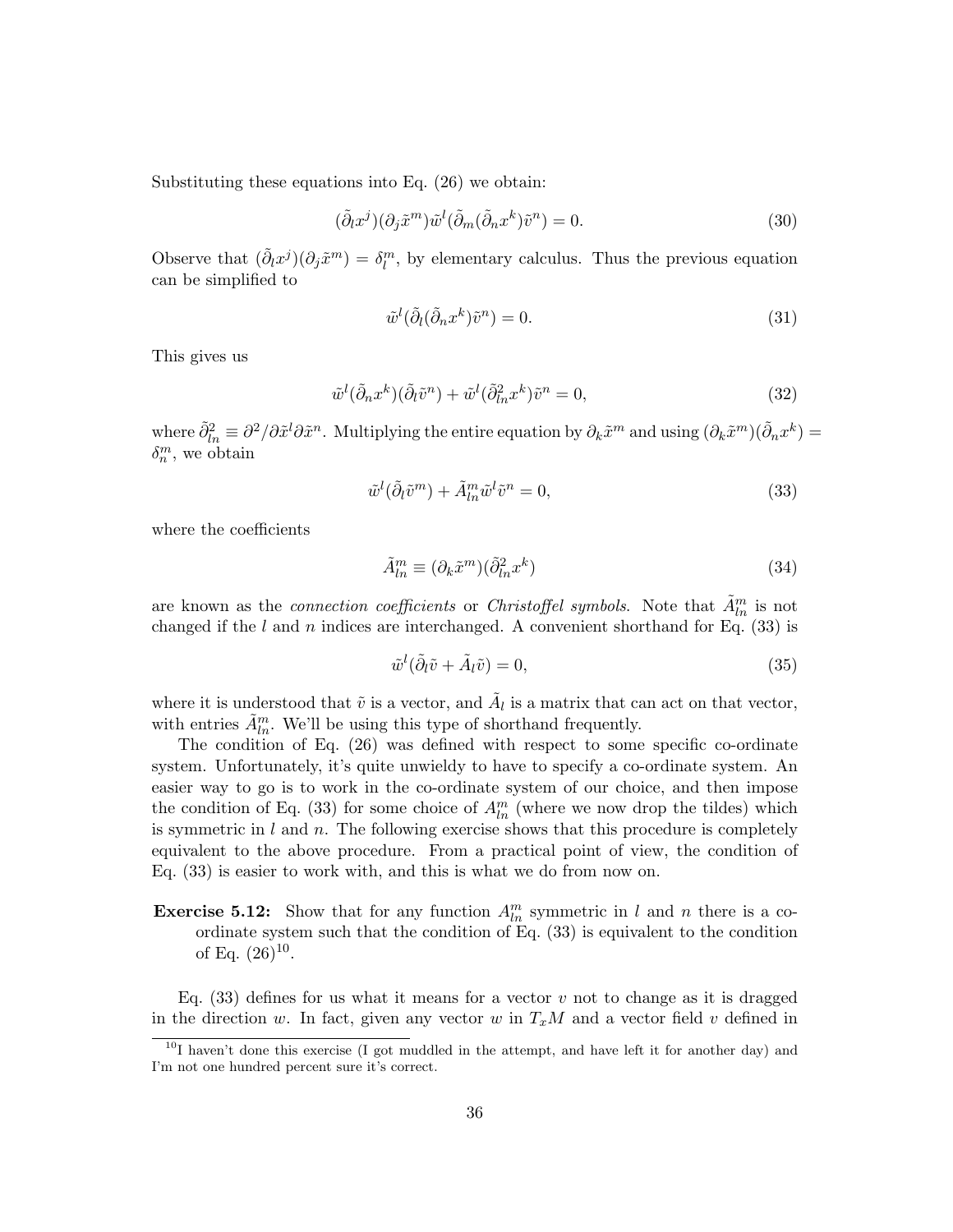some neighbourhood of x, we define the *connection* or *covariant derivative of v in the* direction of w by

$$
D_w v \equiv w^l (\partial_l v + A_l v), \tag{36}
$$

where we again use the convention that  $A_l$  is a matrix that can act on v, with entries  $A_{ln}^m$ .  $D_w v$  can be thought of as specifying the rate of change of the vector field v in the w direction; the result is another vector field,  $D_v w$ .

The approach we've taken to defining the connection is rather unconventional. In the standard account an axiomatic approach to the definition is taken, not unlike the approach we've taken to the exterior derivative in Section 5.5. After some work, the axiomatic approach yields the expresion of Eq. (36), and in practice one often thinks of a connection as being determined by specifying the matrices  $A_l$  in some local co-ordinate system at each point on the manifold. In these notes I've pursued an alternative approach based on Eq. (26), since I believe it gives somewhat more motivation for the introduction of the connection.

# 5.7 Vector bundles, general connections, and G-bundles

In physics we are typically interested in many different types of field, including scalar fields, vector fields, tensor fields, spinor fields, and so on. In this section we'll extend the notion of connection defined in the last section in order that we can do calculus with these other types of fields as well.

To do this, we introduce the notion of a vector bundle. What we do is attach to each point x on the manifold a vector space  $V_x$  which we call the *fiber* over x. We are going to represent the field at the point x through an element of  $V_x$ . For this reason, we require that the dimensionality of  $V_x$  be the same at every point. We call the resulting collection of objects (manifold plus fibers at each point) a vector bundle. It is convenient to have a single notation for a vector bundle, and we'll use E. Note that for some vector bundles the spaces  $V_x$  are all real vector spaces; for others, they are all complex vector spaces.

To represent fields on this vector bundle, we define a section s to be a function which takes each point x on the manifold to a vector  $s(x)$  in the fiber  $V_x$ . Although the terminology is a little peculiar from a physicist's point of view, the concept is obviously just that of a field. The temperature field on the surface of a coffee cup is a good example of a section over a vector bundle. In this case, to each point  $x$  on the surface of the coffee cup we have a fiber  $V_x = \mathbb{R}$ . The section therefore assigns a single real number, representing the temperature, to each point on the surface. Another example is a tensor field; examples which may be familiar include the metric and the stress-energy tensor. In this case the fibers  $V_x$  are just the appropriate vector spaces of tensors.

We've already met several examples of vector bundles, although we didn't use the terminology. For example, if to each point x on the manifold we define the fiber  $V_x$  to be the tangent space  $T_xM$ , then the resulting vector bundle is known as the *tangent bundle*, often denoted TM. Similarly, if the fiber is  $T_x^*M$ , then the resulting vector bundle is the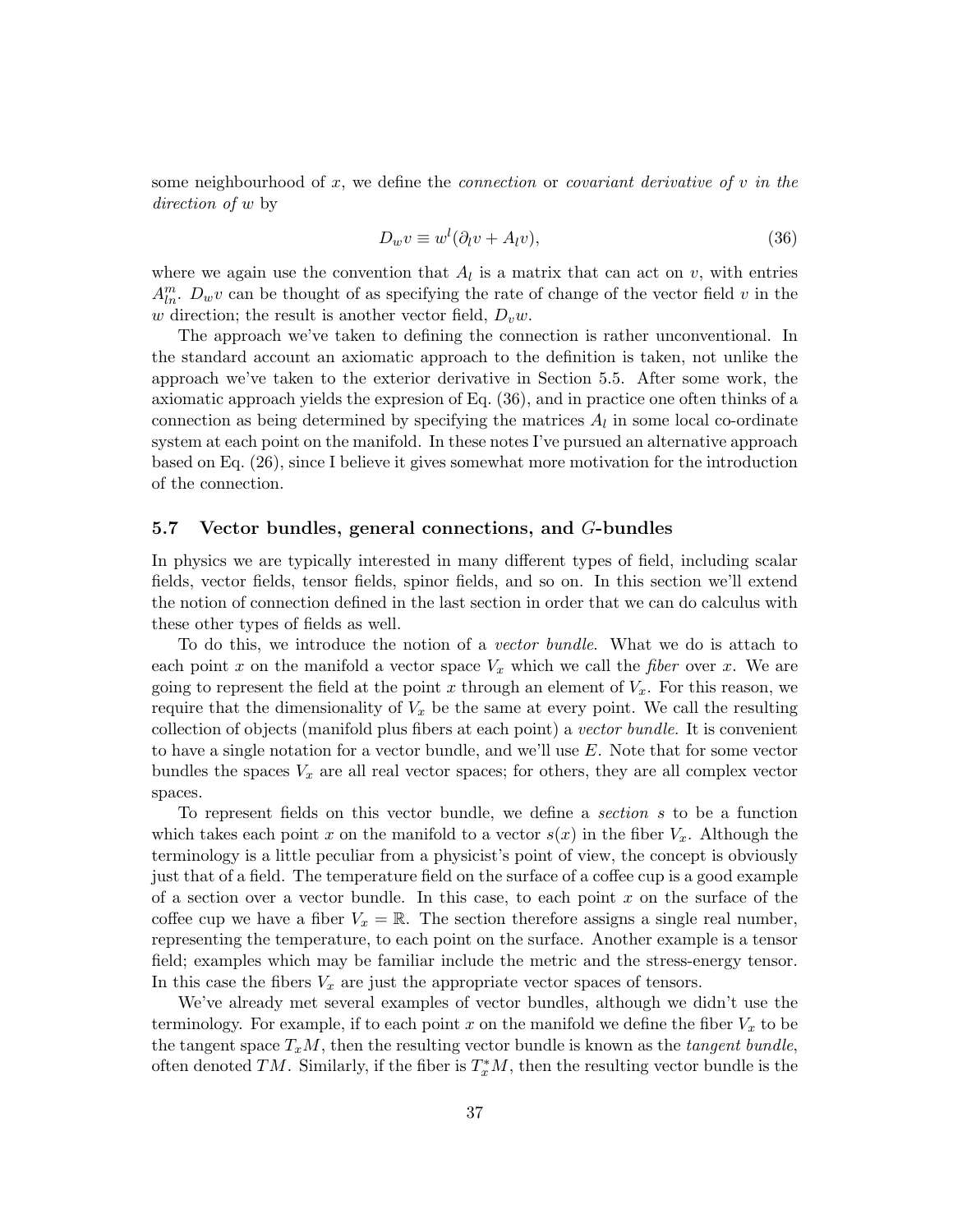*cotangent bundle*, often denoted  $T^*M$ . We can also define a vector bundle whose fibers are the spaces  $\Lambda^p(T^*_xM)$ ; we will denote this vector bundle as  $\Omega^p(M)$ , risking confusion with the space of p-forms, which are just sections over the vector bundle  $\Omega^p(M)$ . In practice, it should be clear from context which is meant.

The connection on a general vector bundle: Just as for vectors in the tangent space, it is by no means obvious how we should identify vectors in one fiber of a vector bundle with vectors in another fiber. Once again, we introduce a notion of covariant differentiation in order to make precise what it means for a section not to be changing as we move in some direction. In particular, if  $w$  is a vector field, and  $s$  is a section, then we will define another section  $D_w s$  over the same vector bundle, representing the rate of change of s in the w direction, at any given point on the manifold.

How should we define  $D_w s$ ? By analogy with our earlier analysis for vector fields, let us start again by defining what it means for a section s not to be changing. The most obvious way of proceeding is to demand that in some co-ordinate representation for the manifold and the fibers, we have

$$
w^j \partial_j s^\alpha = 0. \tag{37}
$$

Notice that for this equation to make sense, we must choose some co-ordinate representation  $s^{\alpha}$  for the vector in the fiber, i.e., we must choose a basis for the vector space  $V_x$ . We use the greek index to emphasize that this choice of basis refers to the fiber, while roman indices refer to motion on the manifold. With the fiber co-ordinate representation understood, the above equation can conveniently be rewritten as

$$
w^j \partial_j s = 0. \tag{38}
$$

Of course, there is some arbitrariness in the way we specify both the co-ordinates on the manifold, and also the co-ordinate representation in the fiber<sup>11</sup>. We are going to change representations to a new representation in terms of co-ordinates  $\tilde{x}^j$  for the manifold and  $\tilde{s}^{\alpha}$  for the fiber. The resulting line of reasoning is, of course, very similar to that we used earlier for the covariant derivative of a vector field; the impatient reader may wish to skim ahead to the results of our analysis, Eqs. (45) and (46). To make the change of co-ordinates we observe that

$$
w^j = (\tilde{\partial}_l x^j) \tilde{w}^l \tag{39}
$$

$$
\partial_j = (\partial_j \tilde{x}^m) \tilde{\partial}_m \tag{40}
$$

$$
s = L\tilde{s}.\tag{41}
$$

Here,  $L$  is a transformation relating the two co-ordinate systems for the fiber. Since we could have used any basis for the fiber,  $L$  may be an arbitrary invertible linear

<sup>&</sup>lt;sup>11</sup>Note that earlier, in our discussion of covariant differentiation of a vector field, once co-ordinates on the manifold were chosen, there was a natural choice for co-ordinates in the tangent space. There is no natural choice for fiber co-ordinates in the case of a general vector bundle. Fortunately, this doesn't affect the reasoning that follows.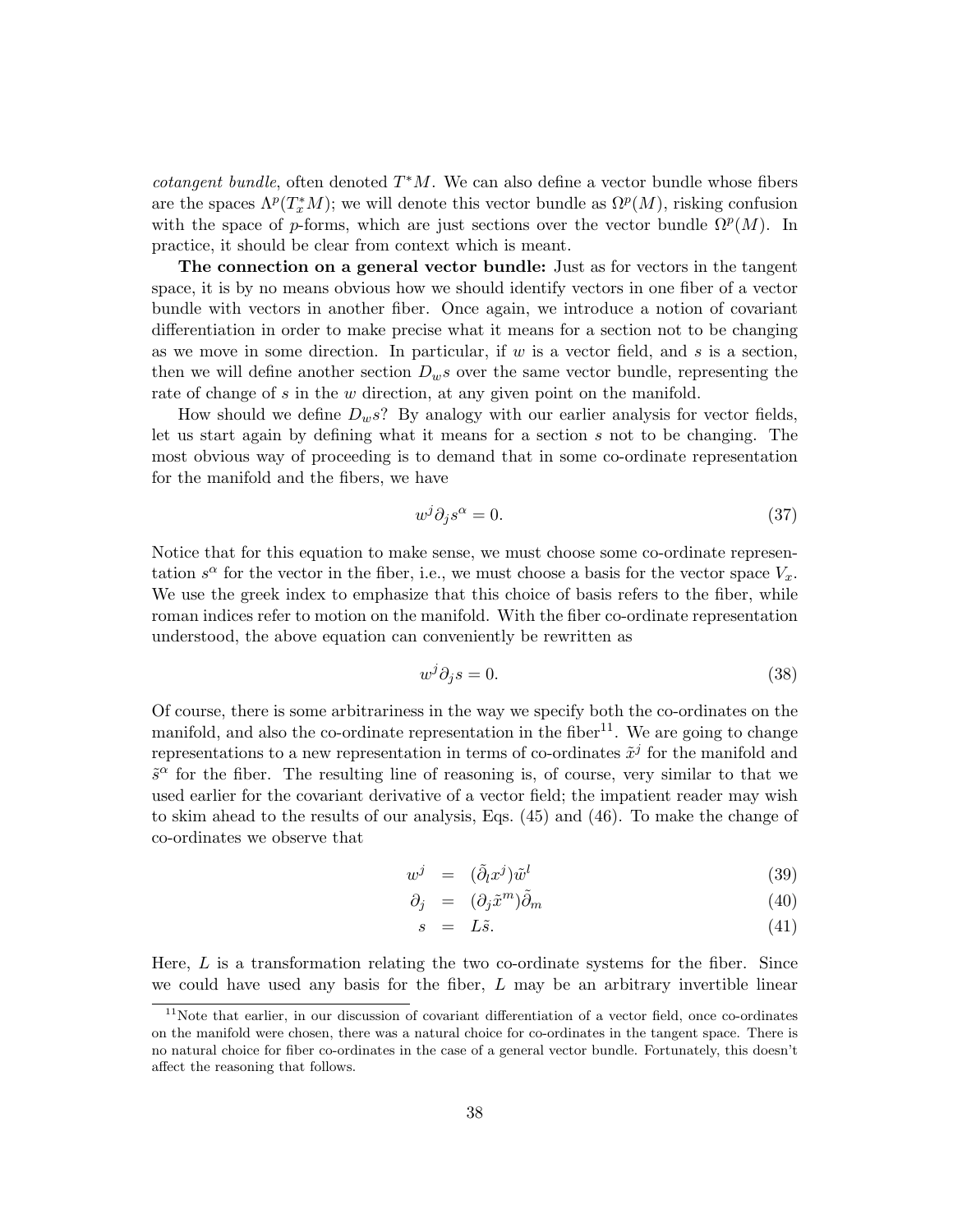transformation. Substituting these relations into Eq. (38) we obtain

$$
(\tilde{\partial}_l x^j)(\partial_j \tilde{x}^m)\tilde{w}^l(\tilde{\partial}_m L \tilde{s}) = 0.
$$
\n(42)

Observe that  $(\tilde{\partial}_l x^j)(\partial_j \tilde{x}^m) = \delta_l^m$  by elementary calculus. The previous equation can therefore be simplified to

$$
\tilde{w}^l(\tilde{\partial}_l L \tilde{s}) = 0\tag{43}
$$

This gives us

$$
\tilde{w}^l L(\tilde{\partial}_l \tilde{s}) + \tilde{w}^l(\tilde{\partial}_l L) \tilde{s} = 0.
$$
\n(44)

Multiplying by  $L^{-1}$  gives

$$
\tilde{w}^l(\tilde{\partial}_l \tilde{s} + \tilde{A}_l \tilde{s}) = 0,\tag{45}
$$

where

$$
\tilde{A}_l = L^{-1}(\tilde{\partial}_l L). \tag{46}
$$

This equation may be rewritten explicitly in terms of the co-ordinate representation for the fiber,

$$
\tilde{w}^l(\tilde{\partial}_l \tilde{v}^\alpha + \tilde{A}_{l\beta}^\alpha \tilde{v}^\beta) = 0,\tag{47}
$$

where  $\tilde{A}_{l\beta}^{\alpha}$  are the matrix elements of  $\tilde{A}_{l}$ . This notation emphasizes the fact that  $\tilde{A}_{l}$ maps from the fiber  $V_x$  back into the fiber  $V_x$ .

Just as for the case of vector fields, the above analysis suggests that when  $w$  is a vector field and s is a section over a vector bundle  $E$ , we can define a new section, the covariant derivative  $D_w s$  of s with respect to w, by choosing the connection coefficients  $A_{j\beta}^{\alpha}$  and setting

$$
D_w s \equiv w^j \partial_j s + A_j s. \tag{48}
$$

This expression defines what we mean by a connection, through the choice of the connection coefficients  $A_i$ ; we shall denote a generic connection by D or  $D_w$ , and specify it by giving  $A_j$  explicitly in some local co-ordinate system.

G-bundles and gauge transformations: Recall from the introduction that Yang-Mills theories are an example of a special type of classical field theory known as a gauge theory. The way a gauge theory works is to fix a manifold,  $M$ , and then to consider a special type of vector bundle E defined over  $M$ , known as a  $G$ -bundle. The idea is to choose a fixed group,  $G$ , and a representation,  $V$ , of that group. Then each fiber  $V_x$  is a copy of the representation. We call the resulting structure a G-bundle. A section of a G-bundle assigns to each point x on the manifold a group element  $g(x)$  acting on  $V_x$ .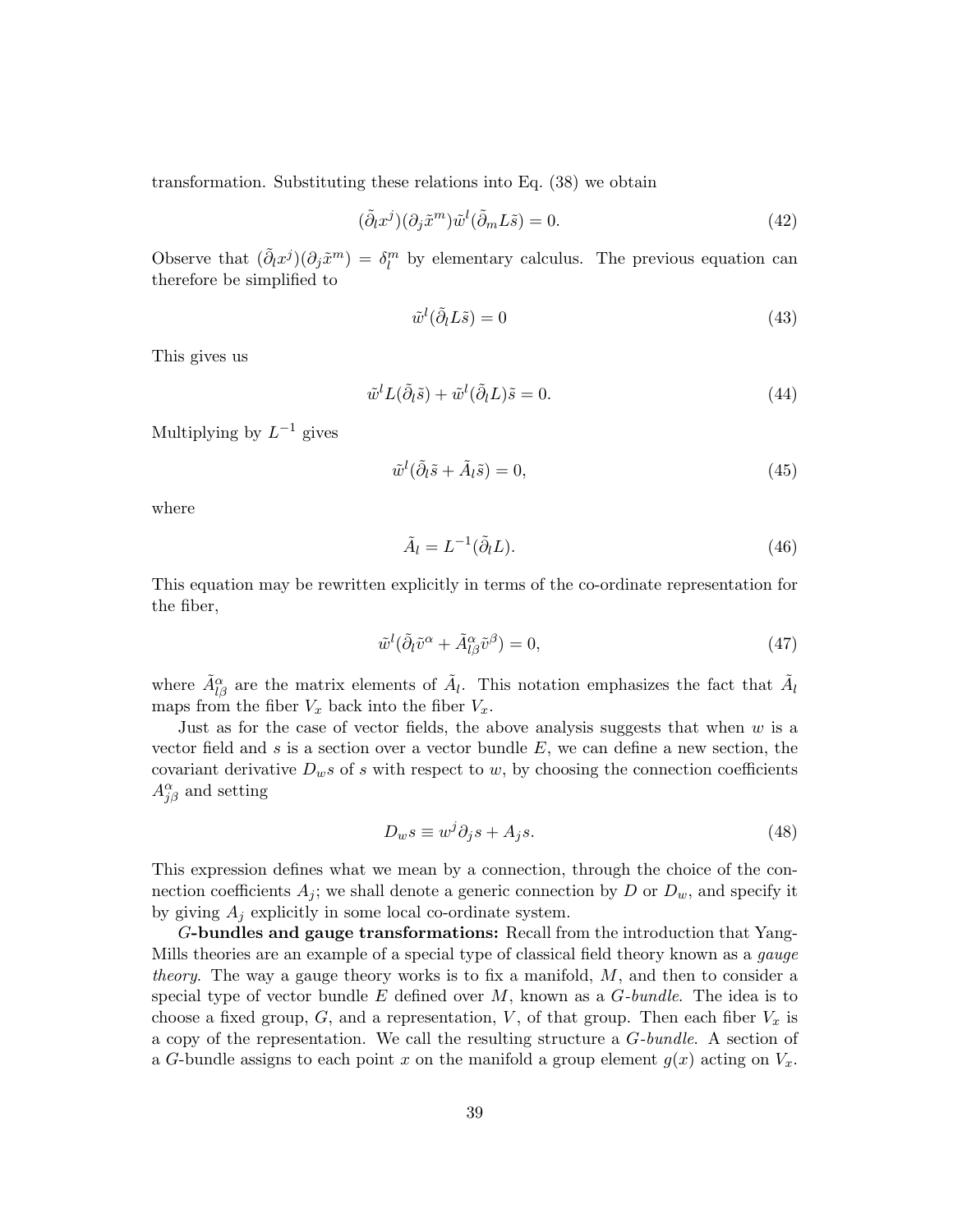The function  $g(x)$  is sometimes called a *gauge transformation* or *gauge symmetry*, and the group  $G$  the *gauge group*.

As we'll see later in detail, the idea of gauge theory is to find examples of field theories which are invariant under such gauge transformations, in some suitable sense. The Yang-Mills theories we construct are examples of such theories. People sometimes refer to *Abelian* or non-*Abelian* gauge theories. This is a reference to whether the group G is an Abelian or non-Abelian group. We will see that electromagnetism has an Abelian gauge group, while the standard model has a non-Abelian gauge group. It turns out that the equations of Yang-Mills theory are substantially simpler in the Abelian case, due to the vanishing of some commutators.

#### 5.8 Maxwell's equations

The first steps in developing a Yang-Mills theory such as Maxwell's equations are to: (1) pick a manifold, for Maxwell's equations this is just the Minkowski space familiar from special relativity; (2) pick a gauge group, for Maxwell's equations this is just the group U(1), i.e., the unit circle in the complex plane, consisting of complex numbers  $z = e^{i\theta}$ satisfying  $|z| = 1$ ; and (3) pick a representation of that group to act as the fiber. For Maxwell's equations we choose  $V_x = \mathbb{C}$ , and so a gauge transformation is just a function  $e^{i\theta(x)}$  which acts by multiplication on a section  $s(x)$ .

With these three steps we have defined a G-bundle. This G-bundle is the space on which our Yang-Mills theory will live. A natural guess is that the fundamental physical object in our Yang-Mills theory is going to be a section of that bundle — in the case of Maxwell's equations, that would be a complex function  $s(x)$  on Minkowski space. In fact, quite a different approach is taken. The fundamental physical field in a Yang-Mills theory is the connection,  $D_w$ . This is used to define a second mathematical object, the curvature, and the Yang-Mills equations are a set of equations that constrain the curvature.

How does this procedure connect to the standard description of electromagnetism? In fact, it turns out that the connection coefficients  $A_{j\beta}^{\alpha}$  play the same role in Yang-Mills theory as the vector potential does in electromagnetism. As a result, the Yang-Mills equations governing the connection  $D_w$  are equivalent to a set of equations for the connection coefficients. With the choice of gauge group and representation described above, these equations are just Maxwell's equations for the vector potential.

To be a little more explicit, in the case of Maxwell's equations the fiber is a onedimensional vector space. As a result, the coefficients  $\alpha$  and  $\beta$  can be suppressed, and the connection matrix  $A_i$  is just a complex valued function on the manifold, as we would expect for the vector potential of elementary electromagnetism.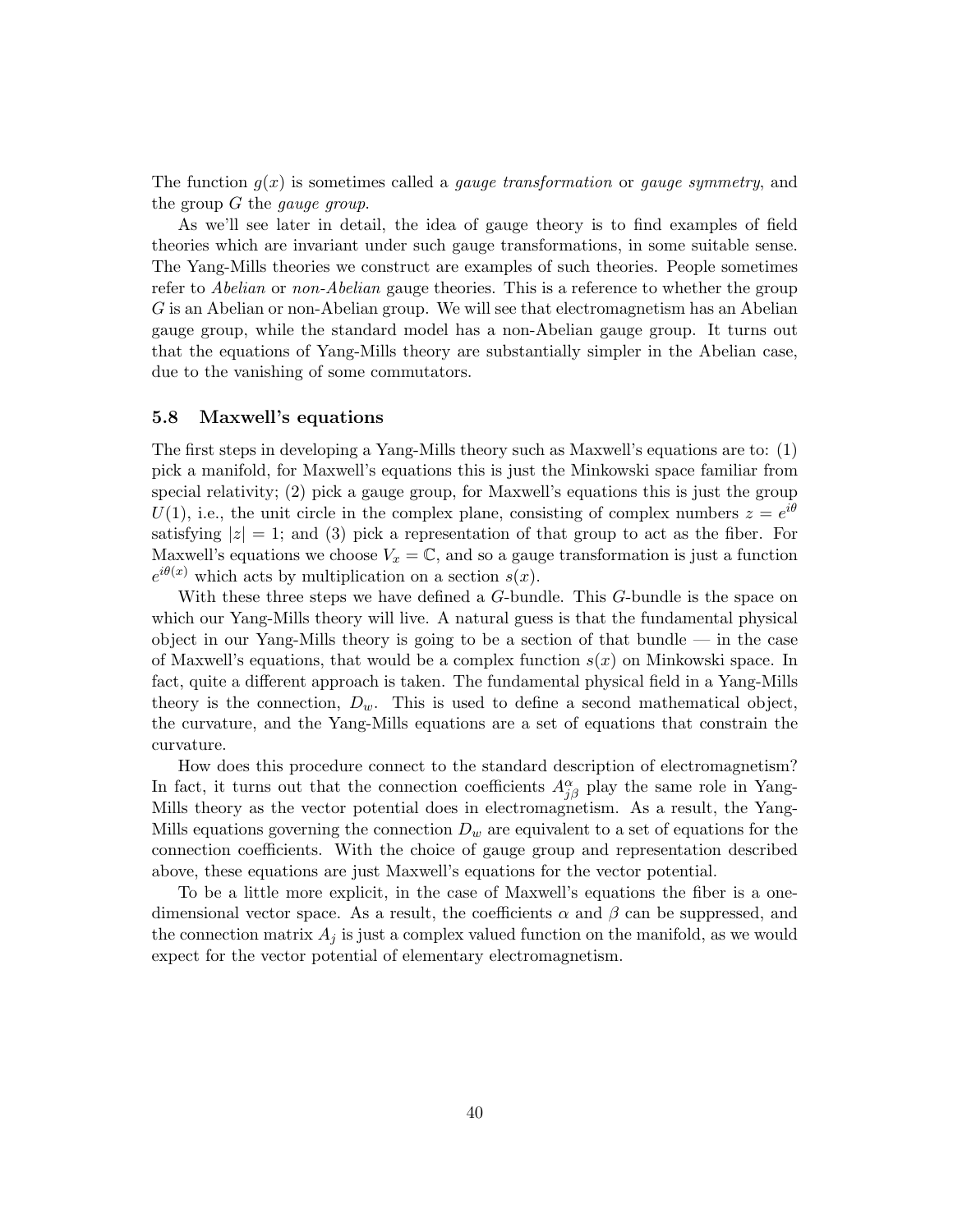#### 5.9 The curvature

Suppose v and w are vector fields and s is a section. Given a connection  $D$ , we can define the corresponding *curvature*  $F(v, w)$  by

$$
F(v, w)s \equiv D_v D_w s - D_w D_v s - D_{[v, w]} s,\tag{49}
$$

where  $[v, w]$  is the commutator of vector fields, c.f. Eq. (7). Thus, the curvature  $F(v, w)$ takes as input a section, and returns as output another section, defined as above. Note, incidentally, that sometimes we'll refer to  $F$  as the curvature, without specifying  $v$  and  $w$ .

Naively, looking at the definition of  $F(v, w)$  it looks as though its action at a given point ought to depend on the value of s in the neighbourhood of that point. After all, if we compute a covariant derivative like  $D_v s$  then the value at a point x depends not only on the value of s at  $x$ , but also how s varies in the neighbourhood of  $x$ . Remarkably, though, the value of  $F(v, w)s$  at a point x depends only on the value of v, w and s at the point x, and doesn't depend on their behaviour near x. We'll prove this below, using a co-ordinate representation for the curvature.

**Exercise 5.13:** Prove that the value of  $D_v s$  at a point x depends only on the value of  $v$  at that point, and not on the value of  $v$  at nearby points. Prove by explicit example that this is *not* the case for  $s$ , i.e., give an example of two sections  $s$  and s' which have the same value at x but for which  $D_v s \neq D_v s'$ .

Why define the curvature? At a purely formal level the definition is straightforward enough — the curvature measures the extent to which taking commutators of covariant derivatives is the same as the covariant derivative in the direction of the commutator. But why define the curvature at all? What properties does it have? In what sense is the above definition related to our intuitive concept of curvature? Unfortunately, understanding curvature in depth is a complex task, and we do not have space here to discuss these questions in the depth they deserve. I refer you to [1] and the references therein for a more in-depth discussion of the meaning of curvature.

For our purposes, we are simply going to regard the definition of curvature as an algebraic fact, and use it to specify the Yang-Mills equations. Let us start by developing an explicit formula for the curvature in co-ordinates. In particular, suppose  $v$  and  $w$  are vector fields on the manifold, and expand them in a local co-ordinate basis,  $v = v^j \partial_j$ and  $w = w^k \partial_k$ . This gives  $F(v, w) = v^j w^k F_{jk}$ , where  $F_{jk} \equiv F(\partial_j, \partial_k)$ . Note that  $F_{jk}$ maps the fiber  $V_x$  back into itself.

We are going to work out a simple formula for the  $F_{jk}$ . To do this, recall that  $[\partial_j, \partial_k] = 0$  and observe that  $D_0 s = 0$ , so we have

$$
F_{jk}(s) = (D_j D_k - D_k D_j)(s),
$$
\n(50)

where we define  $D_j \equiv D_{\partial_j}$ . Simply applying the definitions for  $D_j$  and  $D_k$  in terms of the connection matrices  $A_i$  then gives

$$
F_{jk}s = \left(\partial_j A_k - \partial_k A_j + [A_j, A_k]\right)s,\tag{51}
$$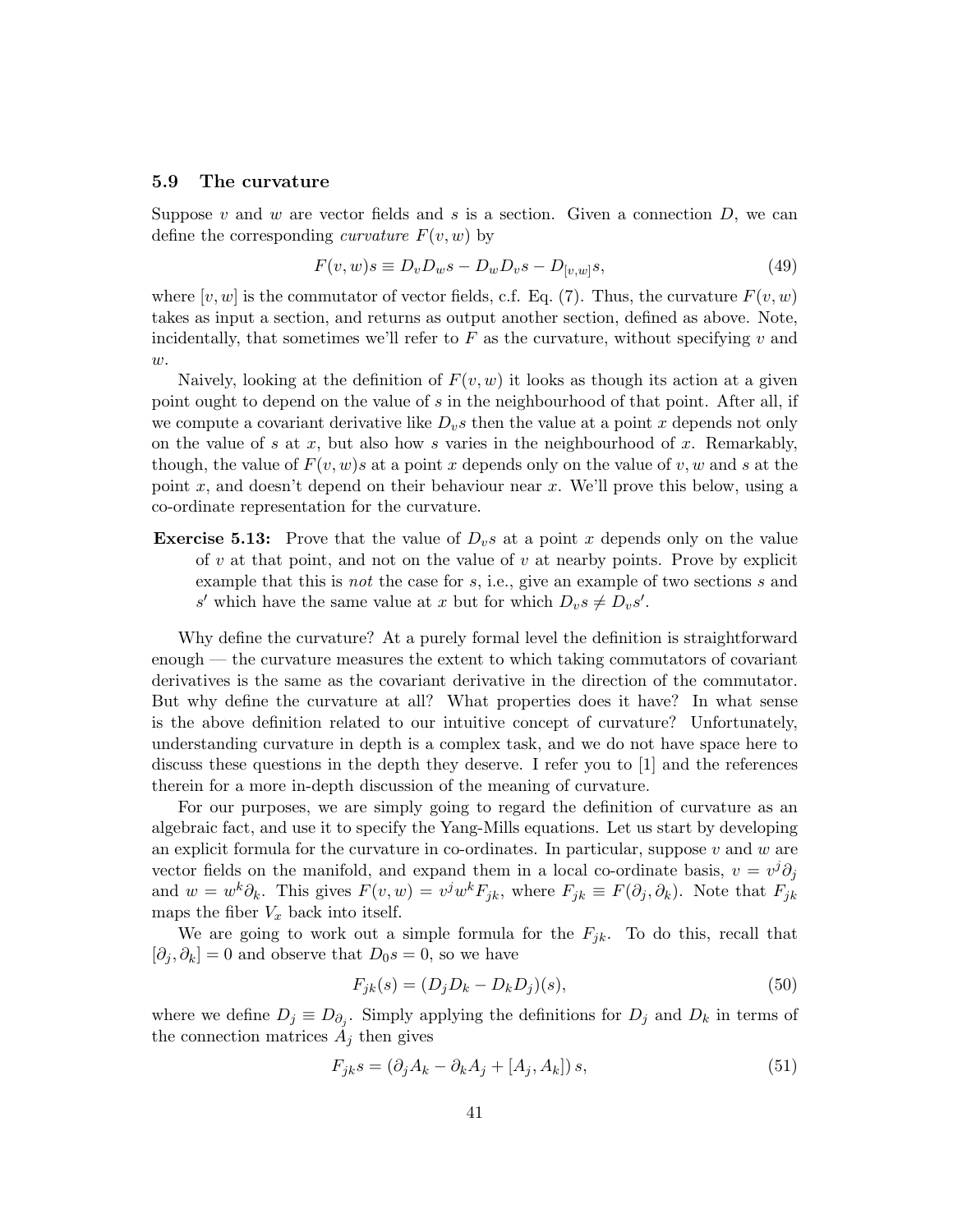and since s was arbitrary we get the explicit formula for  $F_{jk}$ ,

$$
F_{jk} = \partial_j A_k - \partial_k A_j + [A_j, A_k].
$$
\n(52)

In the case of electromagnetism the matrices  $A_i$  are  $1 \times 1$  matrices (i.e., complex numbers), and the commutator therefore vanishes, giving

$$
F_{jk} = \partial_j A_k - \partial_k A_j. \tag{53}
$$

This formula will be familiar to physicists as the *Faraday tensor* for electromagnetism. In a general Yang-Mills theory the curvature  $F$  plays a role analogous to the Faraday tensor in electromagnetism. Interestingly, Yang has recorded [3] that when he first tried generalizing Maxwell's equations to obtain a gauge theory with a non-Abelian gauge group, he worked in terms of a field  $F_{ik}$  defined by Eq. (53), and didn't get anywhere. It wasn't until several years later that he and Mills thought to add the commutator term seen in Eq. (52), and they were able to use this to obtain a non-Abelian gauge theory.

### 5.10 The exterior covariant derivative on bundles

We've defined a notion of the covariant derivative on a vector bundle, E, and of the exterior derivative acting on space of p-forms,  $\Omega^p(M)$ . In this section we're going to define the *exterior covariant derivative*, which combines and generalizes these operations.

E-valued p-forms: To achive this combination, we first need a way of combining vector bundles. Suppose E and F are vector bundles with respective fibers  $V_x$  and  $W_x$ at each point x of the manifold. Then we can form a new bundle  $E \otimes F$  simply by forming the tensor product of fibers, e.g.,  $V_x \otimes W_x$ . In particular,  $E \otimes \Omega^p(M)$  is a vector bundle, where  $\Omega^p(M)$  is the vector bundle with fibers  $\Lambda^p(T^*_xM)$ . We call a section of  $E \otimes \Omega^p(M)$  an E-valued p-form. The reason for this nomenclature becomes clear if we expand the section locally in co-ordinates as

$$
E_{j_1...j_p} \otimes (dx^{j_1} \wedge ... \wedge dx^{j_p}). \tag{54}
$$

We see that just as an ordinary p-form acts on a tensor product of vector fields to produce a scalar field, an E-valued p-form can act in a natural way on a tensor product of vector vields to produce a section of E.

The curvature as a vector bundle-valued 2-form: We have already met an example of a vector bundle-valued 2-form, namely, the curvature. To see that this is the case, we need to define a new vector bundle, known  $as^{12}$  End $(E)$ , whose fibers consist of linear maps of the fibers  $V_x$  into themselves. Thus, a section  $v(x)$  of End(E) just assigns to each point x a linear map  $v(x)$  from  $V_x$  into itself. A good example of a section of  $End(E)$  is a gauge symmetry.

We can now see that the curvature is an  $End(E)$ -valued 2-form. In fact, we claim that, with a very mild abuse of notation,

$$
F = F_{jk} \otimes dx^{j} \wedge dx^{k}.
$$
 (55)

<sup>&</sup>lt;sup>12</sup>End stands for endomorphism.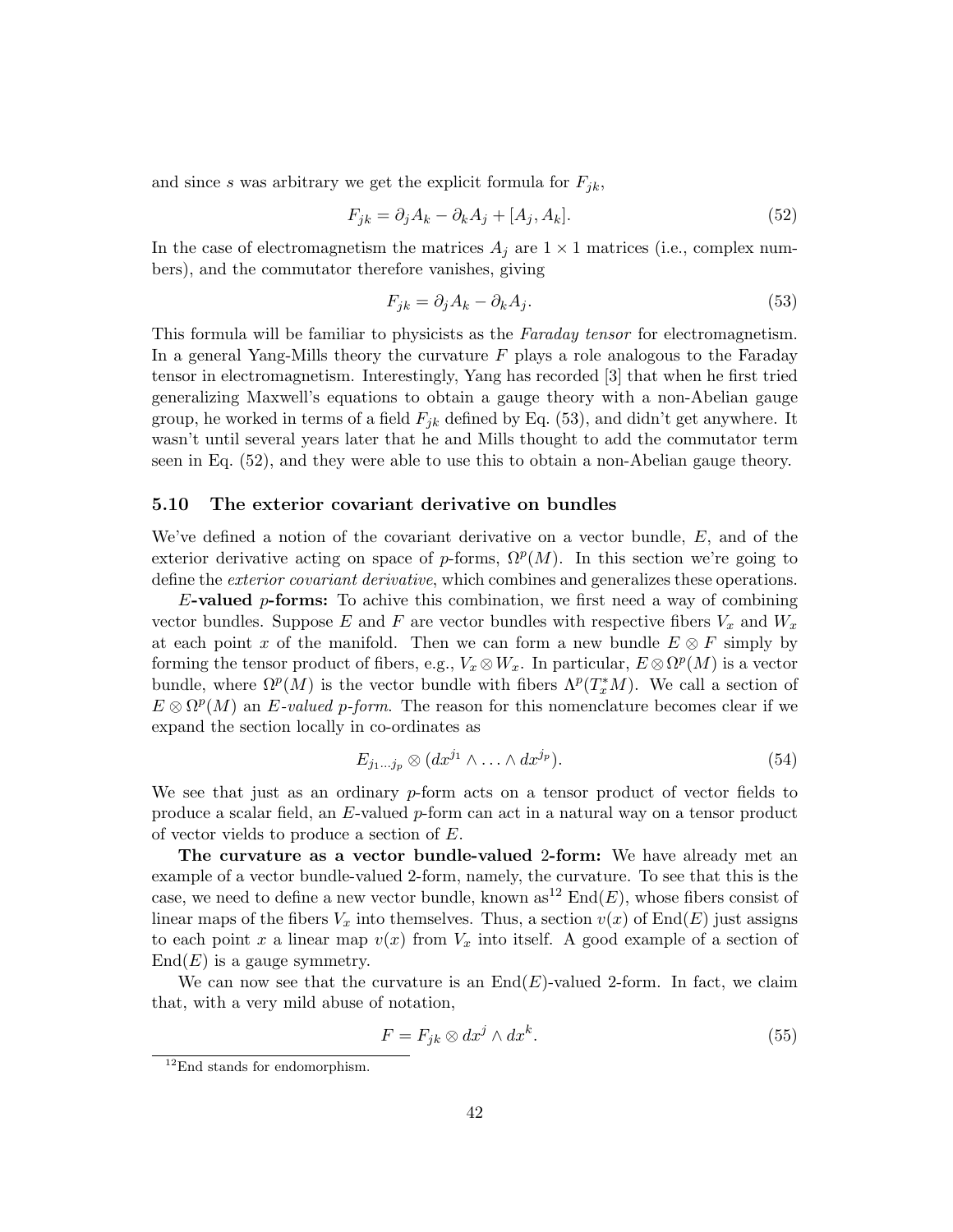To see that this is the case, let us expand  $v = v^j \partial_j$  and  $w = w^k \partial_k$ , and note that

$$
(F_{jk} \otimes dx^j \wedge dx^k)(v \otimes w) = \frac{F_{jk}(v^j w^k - v^k w^j)}{2}.
$$
\n(56)

But  $F_{jk} = -F_{kj}$ , and so the right-hand side is equal to  $F_{jk}v^jw^k$ , which is  $F(v, w)$ , completing the proof of the claim.

**Exercise 5.14:** Prove that  $F_{jk} = -F_{kj}$ .

The exterior covariant derivative: We are now in position to define the exterior covariant derivative on a vector bundle. Let us expand our  $E$ -valued  $p$ -form as

$$
\omega = s_J \otimes dx^J,\tag{57}
$$

where  $dx^J$  is short-hand for a suitable wedge product of basis one-forms,  $dx^{j_1} \wedge dx^{j_2} \wedge \ldots$ , and the  $s_J$  are corresponding sections. Then we define the exterior covariant derivative by

$$
d_{D}\omega \equiv D_{k}s_{J} \otimes dx^{k} \wedge dx^{J}, \qquad (58)
$$

where, as before,  $D_k$  is shorthand for  $D_{\partial_k}$ . Note that this definition is a natural generalization of Eq.  $(21)$  to E-valued p-forms. A useful shorthand for this formula is

$$
d_D = D_k \otimes dx^k \wedge . \tag{59}
$$

Exercise 5.15: Show that the definition of Eq. (58) is independent of the co-ordinates used to make the definition.

**The connection on End** $(E)$ : Recall from Section 5.2 that the first of the Yang-Mills equations is  $d_pF = 0$ . On the face of it we are in position to understand all the elements of this equation — after all, we understand both  $d<sub>D</sub>$  and F. There is actually a minor hurdle we still have to pass. To understand this hurdle, recall that the fundamental field in the Yang-Mills equations is the connection  $D$  over the bundle E. Thus, the equation  $d_D F = 0$  would make sense if F was an E-valued 2-form. In fact, F is an  $End(E)$ -valued 2-form, and to make sense of the equation we need a way of defining a covariant derivative D on the bundle  $\text{End}(E)$ . It turns out that there is a natural way of going from a covariant derivative  $D$  on  $E$  to a corresponding covariant derivative (which we also denote  $D$ ) on  $End(E)$ .

In particular, suppose we require that the Leibnitz rule hold, so that if  $s$  is a section of E, and T is a section of  $End(E)$ , then we demand

$$
D_v(Ts) = (D_v T)(s) + T(D_v s).
$$
\n(60)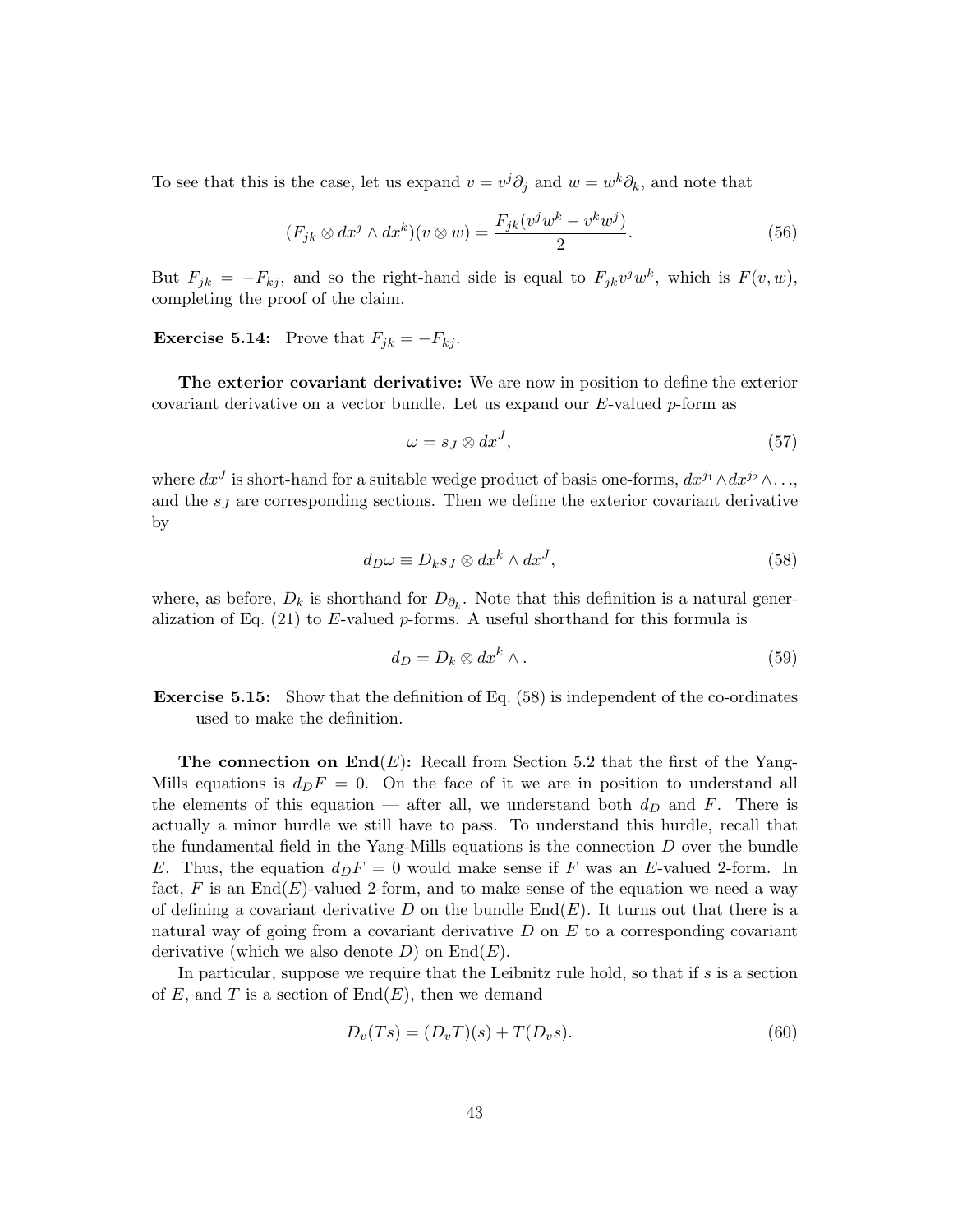As noted above, we are using the same notation  $D_vT$  for the covariant derivative on the bundle  $\text{End}(E)$  as on the bundle E; these are, of course, quite different objects. In order for this equation to hold, we are forced to define

$$
(D_v T)(s) \equiv D_v(Ts) - T(D_v s). \tag{61}
$$

This is the desired covariant derivative on  $\text{End}(E)$ . Another way of looking at this is that we have defined

$$
D_v T \equiv [D_v, T]. \tag{62}
$$

Be careful in interpreting this equation. On the left-hand side  $D<sub>v</sub>$  is the covariant derivative on the bundle  $End(E)$ , while on the right-hand side  $D_v$  is the covariant derivative on the bundle E.

Eq. (62) is all very well, but despite the notation it is by no means clear that this defines a connection on the bundle  $End(E)$ . To see that this is the case it helps to compute a more explicit representation for  $D_vT$ . Observe that we have

$$
(D_j T)(s) = D_j (Ts) - TD_j s \tag{63}
$$

$$
= \partial_j (Ts) + A_j Ts - T \partial_j s - T A_j s \tag{64}
$$

$$
= (\partial_j T + [A_j, T])(s). \tag{65}
$$

Thus, we have the beautiful explicit formula in co-ordinates,

$$
D_j T = \partial_j T + [A_j, T]. \tag{66}
$$

Although we won't go through the details, it ought to be clear from this formula and the linearity of  $[A_j, T]$  in T that  $D_j$  does define a genuine connection on End(E).

We are now in position to understand the first of the Yang-Mills equations,  $d_D F = 0$ . Summing up, we have a connection,  $D$ , defined on sections of a  $G$ -bundle  $E$ . We use this connection to: (1) define the curvature, F, which is an  $End(E)$ -valued 2-form; and (2) to define a connection on  $End(E)$ . This latter connection is then used to define an exterior covariant derivative  $d_D$ , which is applied to F, giving rise to an End(E)-valued 3-form, which we require to vanish.

#### 5.11 The Bianchi identity

Recall from electromagnetism that once we've defined the vector potential, two of Maxwell's equations are identities that don't carry any physical content beyond the definition of the Faraday tensor in terms of the vector potential. Analogously, the first Yang-Mills equation,  $d_D F = 0$ , is really an identity known as the *Bianchi identity*, and follows directly from the defionition of the curvature in terms of the connection D. To see that this is the case, observe that in local co-ordinates

$$
d_D F = D_j F_{kl} \otimes dx^j \wedge dx^k \wedge dx^l \qquad (67)
$$

$$
= \frac{D_j F_{kl} + D_k F_{lj} + D_l F_{jk}}{3} \otimes dx^j \wedge dx^k \wedge dx^l, \tag{68}
$$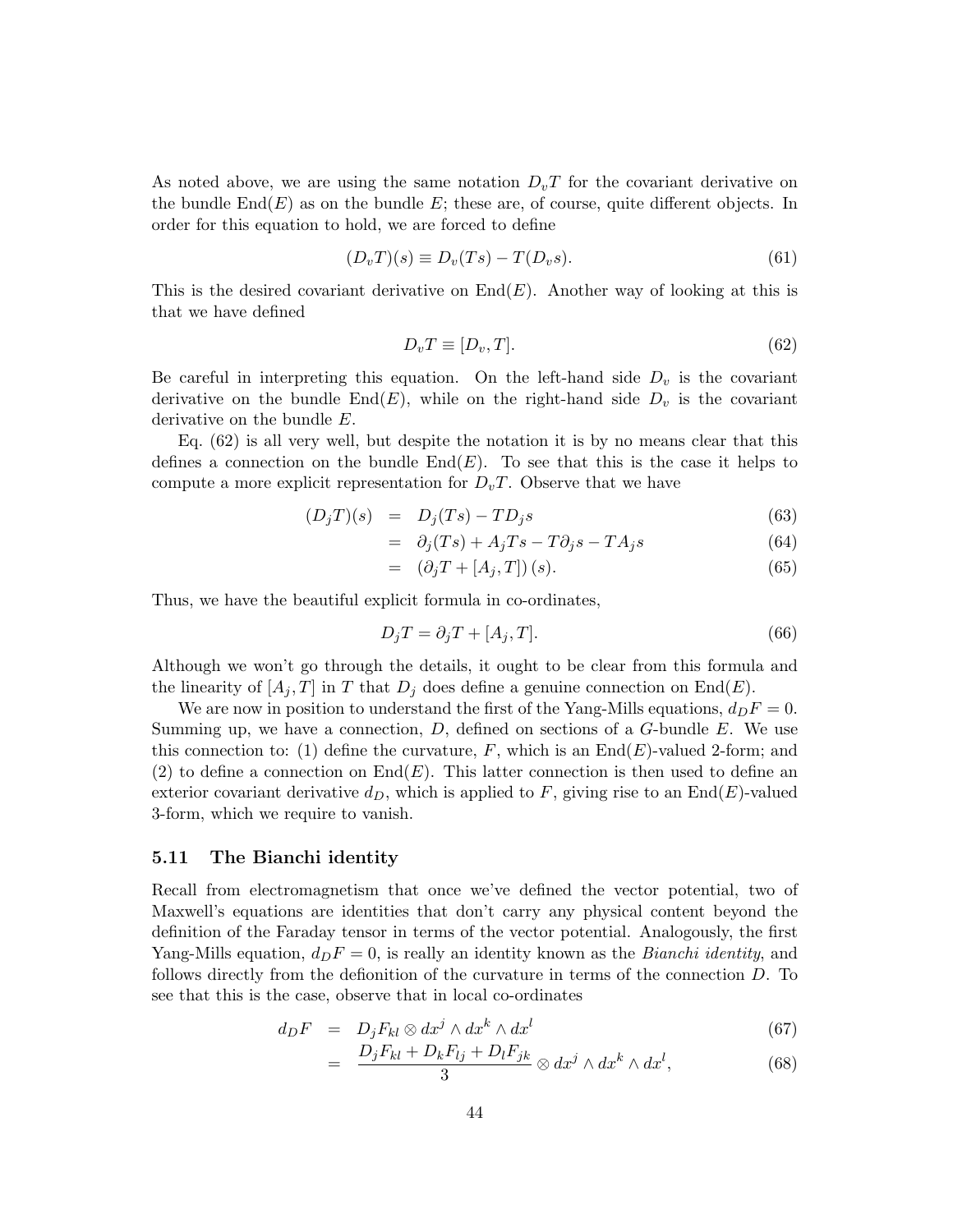where in the second line we have made use of the antisymmetry of  $dx^j \wedge dx^k \wedge dx^l$ . Recalling Eq. (62) and the definition  $F_{kl} = [D_k, D_l]$ , we see that this equation is equivalent to

$$
d_D F = \frac{[D_j, [D_k, D_l]] + [D_k, [D_l, D_j]] + [D_l, [D_j, D_k]]}{3} \otimes dx^j \wedge dx^k \wedge dx^l. \tag{69}
$$

But  $D_i, D_k$  and  $D_l$  are all just linear operators, and it is simple algebra to prove that the Jacobi identity  $[D_j, [D_k, D_l]] + [D_k, [D_l, D_j]] + [D_l, [D_j, D_k]] = 0$  holds for all such triples of linear operators. It follows that the Bianchi identity  $d_D F = 0$  holds identically.

**Exercise 5.16:** Prove the Jacobi identity  $[X, [Y, Z]] + [Y, [Z, X]] + [Z, [X, Y]] = 0$  for an arbitrary triple of linear operators,  $X, Y$  and  $Z$ .

# 5.12 The Hodge-∗ operation

The next ingredient in Yang-Mills theory is the Hodge-∗ operation, which is a map that converts p-forms into  $(n - p)$ -forms, where n is the dimension of the manifold. To understand the definition of the Hodge-∗ it helps to momentarily turn away from differential geometry, and suppose that we are working in a vector space,  $V$ , that has an inner product. Suppose  $e^1, \ldots, e^n$  are an orthonormal basis for this space. Then we define

$$
*(e^{j_1} \wedge \ldots \wedge e^{j_p}) \equiv \pm e^{j_{p+1}} \wedge \ldots e^{j_n},
$$
\n<sup>(70)</sup>

where  $j_{p+1}, \ldots, j_n$  are the integers in the list  $1, \ldots, n$  (in order) which are not in the list  $j_1, \ldots, j_p$ , and where the sign is determined by the parity of the permutation taking  $1, \ldots, n$  to  $j_1, \ldots, j_n$ . The Hodge- $*$  is defined for a general vector in  $\Lambda^p(V)$  by extending this definition linearly. We'll see below that it is well-defined and unique, i.e., it does not depend on the choice of basis.

In applications to physics and Yang-Mills theory, we wish to extend the definition of the Hodge- $*$  so that it can be applied to p-forms  $\omega \in \Omega^p(M)$ . To do this, we need some notion of an inner product on the cotangent space  $T_x^*(M)$ , so that we can define what it means for a set of vectors in  $T_x^*M$  to be orthonormal. Such a notion is provided by equipping the manifold with a Riemannian metric, and we assume this has been done. If you're not familiar with Riemannian geometry, do not be concerned — what is important here is that we have some sensible notion of orthonormal cotangent vectors for each cotangent space  $T_x^*M$ . Once this has been done, the Hodge- $*$  operation can be defined pointwise for an arbitrary  $p$ -form  $\omega$ .

In fact, in applications to physics there is one further wrinkle, connected with the notion of inner product. You may recall that in special relativity the metric can be though of as an inner product function with the strange property that lengths can sometimes be *negative*. For this reason, in Minkowski space the notion of orthonormality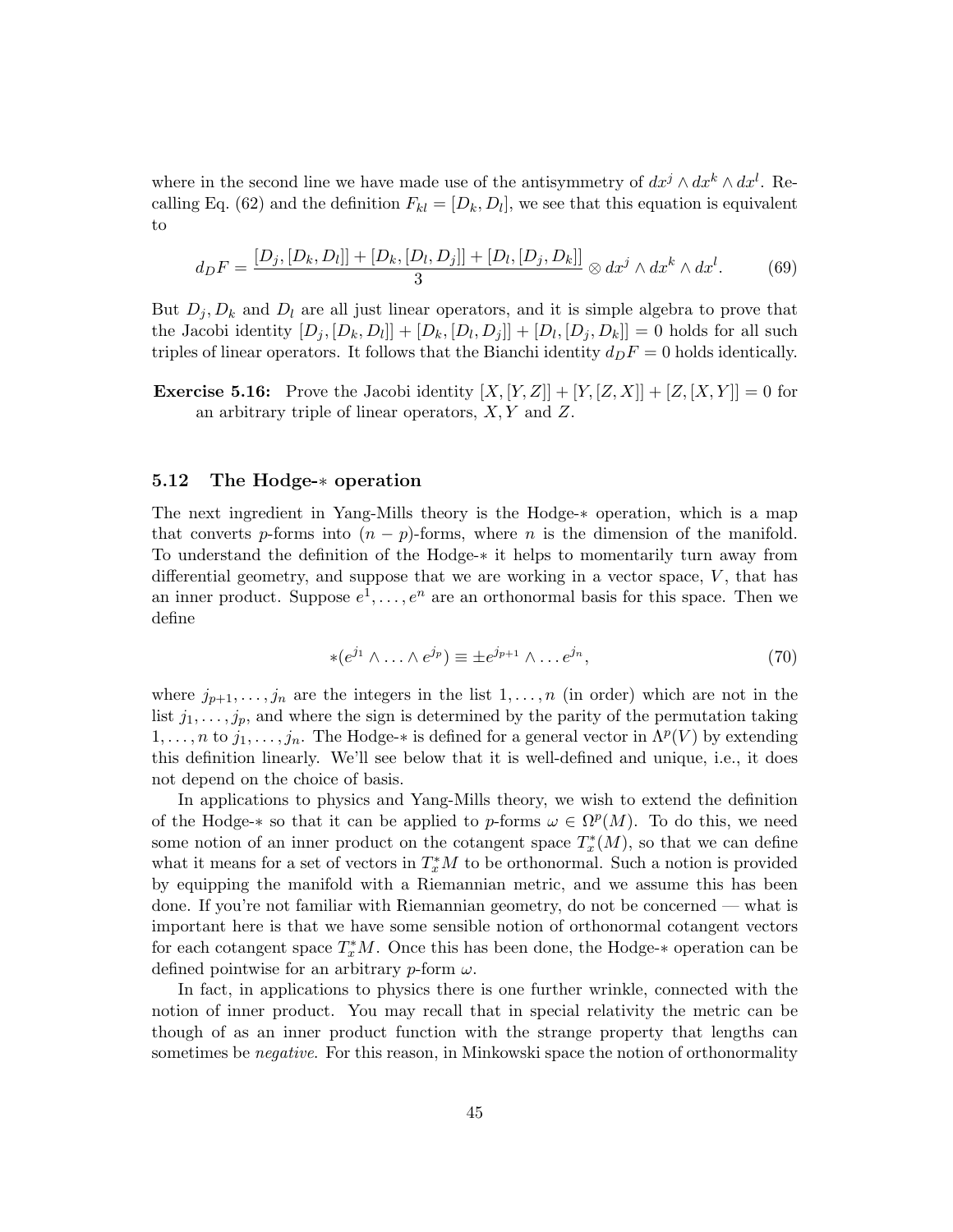needs to be extended slightly. A similar extension must be done on  $T_x^*M$  in general, and we define a basis set  $e^j$  for  $T_x^*M$  to be orthonormal if their inner product satisfies

$$
\langle e^j, e^k \rangle = \epsilon(j)\delta^{jk},\tag{71}
$$

where  $\epsilon(j) = \pm 1$ . With this extension, we define

$$
*(e^{j_1} \wedge \ldots \wedge e^{j_p}) \equiv \pm e^{j_{p+1}} \wedge \ldots e^{j_n}, \qquad (72)
$$

where  $j_{p+1}, \ldots, j_n$  are again the integers in the list  $1, \ldots, n$  (in order) which are not in the list  $j_1, \ldots, j_p$ , and where the sign is determined by the parity of the permutation taking  $1, \ldots, n$  to  $j_1, \ldots, j_n$ , and also by the product  $\epsilon(j_1) \ldots \epsilon(j_p)$ . The extension to arbitrary p-forms is again made by linearity.

Well-definedness of the Hodge-∗: With the definition made above, it is clear that the Hodge-∗ is a type of complement operation. What is less obvious is that it is well-defined, and unique. One way of seeing that is to observe that it satisfies

$$
\alpha \wedge (*\beta) = \langle \alpha, \beta \rangle \text{vol},\tag{73}
$$

where the volume form vol  $\equiv e^1 \wedge \ldots \wedge e^n$ . To verify this equation is a straightforward computation. All that remains then is to verify that the volume form is well-defined, i.e., does not depend on the choice of basis  $e^1, \ldots, e^n$ . Note that the definition of the Hodge-∗ depends upon the metric; change the metric and we change the volume form.

Exercise 5.17: Show that the volume form vol is well-defined.

Examples: Let's work in ordinary three-dimensional space, with the usual inner product. We can identify  $dx, dy$  and  $dz$  as an orthonormal basis, and we have:

$$
\ast(dx) = dy \wedge dz \tag{74}
$$

$$
\ast(dy) = -dx \wedge dz \tag{75}
$$

$$
\ast(dz) = dx \wedge dy. \tag{76}
$$

It is straightforward to verify that  $*^2$  is the identity in this case. If v and w are one-forms then calculations show that:

$$
*(v \wedge w) = v \times w \tag{77}
$$

$$
*(dv) = \operatorname{curl} v \tag{78}
$$

$$
*d*v = \text{div } v. \tag{79}
$$

Thus, one way of viewing the Hodge-∗ is as a natural way of generalizing the definitions of the cross product, curl and div operations.

Extending the Hodge- $*$  to E-valued p-forms: We've defined the Hodge- $*$  operation for ordinary p-forms. In Yang-Mills theory we'll need to extend the definition of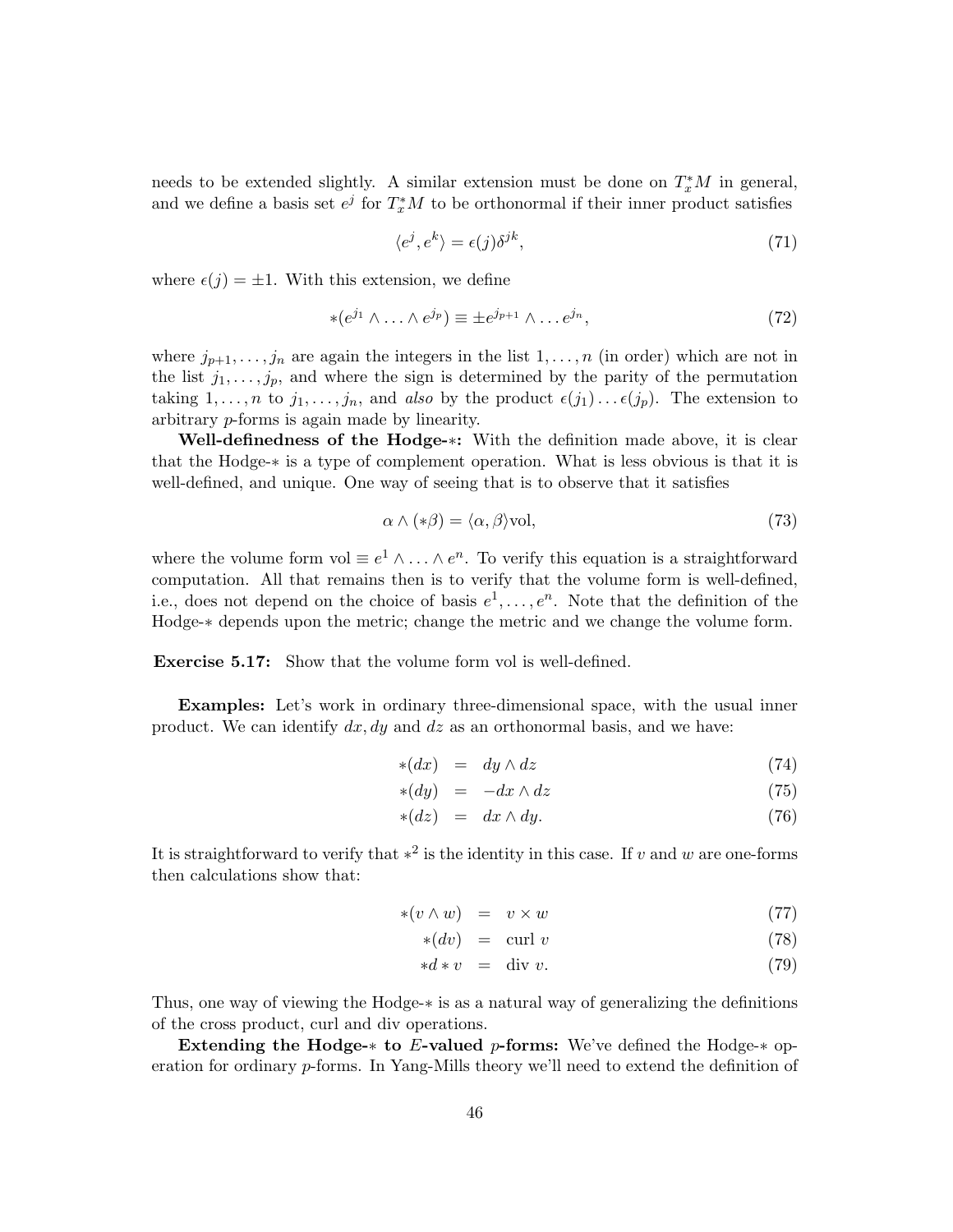the Hodge-∗ to E-valued p-forms. We do this in the most straightforward way possible, simply allowing the  $*$  to act on that part of the tensor product containing  $\Lambda^p(V)$ . In terms of co-ordinates, if  $\omega = \omega_J \otimes dx^J$  is an E-valued p-form then we define

$$
*\omega \equiv \omega_J \otimes * (dx^J). \tag{80}
$$

Problem for the author 5.1: Why is the Hodge-∗ operation defined? Is there a natural mathematical question that can be used to motivate the introduction of the Hodge-∗ operation?

#### 5.13 The current

In the standard elementary description of Maxwell's equations we describe charge using both a charge density  $\rho$  and a current vector  $\vec{j}$ . In the more sophisticated relativistic approach, these objects are combined into a current four-vector. When we reformulate Maxwell's equations as a Yang-Mills theory, it is most convenient to use the metric to convert the current four-vector into a dual vector, which we denote J.

The current J appearing in the general Yang-Mills equations generalizes this description, with J now being an  $\text{End}(E)$ -valued one-form. We can therefore expand J as

$$
J = J_k \otimes dx^k. \tag{81}
$$

If we are working in Minkowski space, then the value  $J_0$  can be thought of as a generalized charge, and  $J_k$  (for  $k \neq 0$ ) as a generalized charge flux in the  $x^k$  direction.

#### 5.14 The Yang-Mills equations

We are now in position to understand all the elements in the Yang-Mills equations:

$$
d_D F = 0 \tag{82}
$$

$$
*d_D * F = J. \t\t(83)
$$

We have seen that the first of these equations, Eq. (82), is really an identity known as the *Bianchi identity*, which follows automatically from the definition of  $F$  in terms of the covariant derivative. This generalizes the way two of Maxwell's equations follow from the definition of the electric and magnetic fields in terms of the vector potential. The definition of the curvature  $F$  in terms of the covariant derivative may be stated as

$$
F(v, w)s \equiv ([D_v, D_w] - D_{[v, w]})(s).
$$
\n(84)

Equivalently, in terms of the (generalized) vector potential  $A_i$ , the curvature may be given the expression

$$
F = F_{jk} \otimes dx^{j} \wedge dx^{k}; \quad F_{jk} = \partial_{j}A_{k} - \partial_{k}A_{j} + [A_{j}, A_{k}]. \tag{85}
$$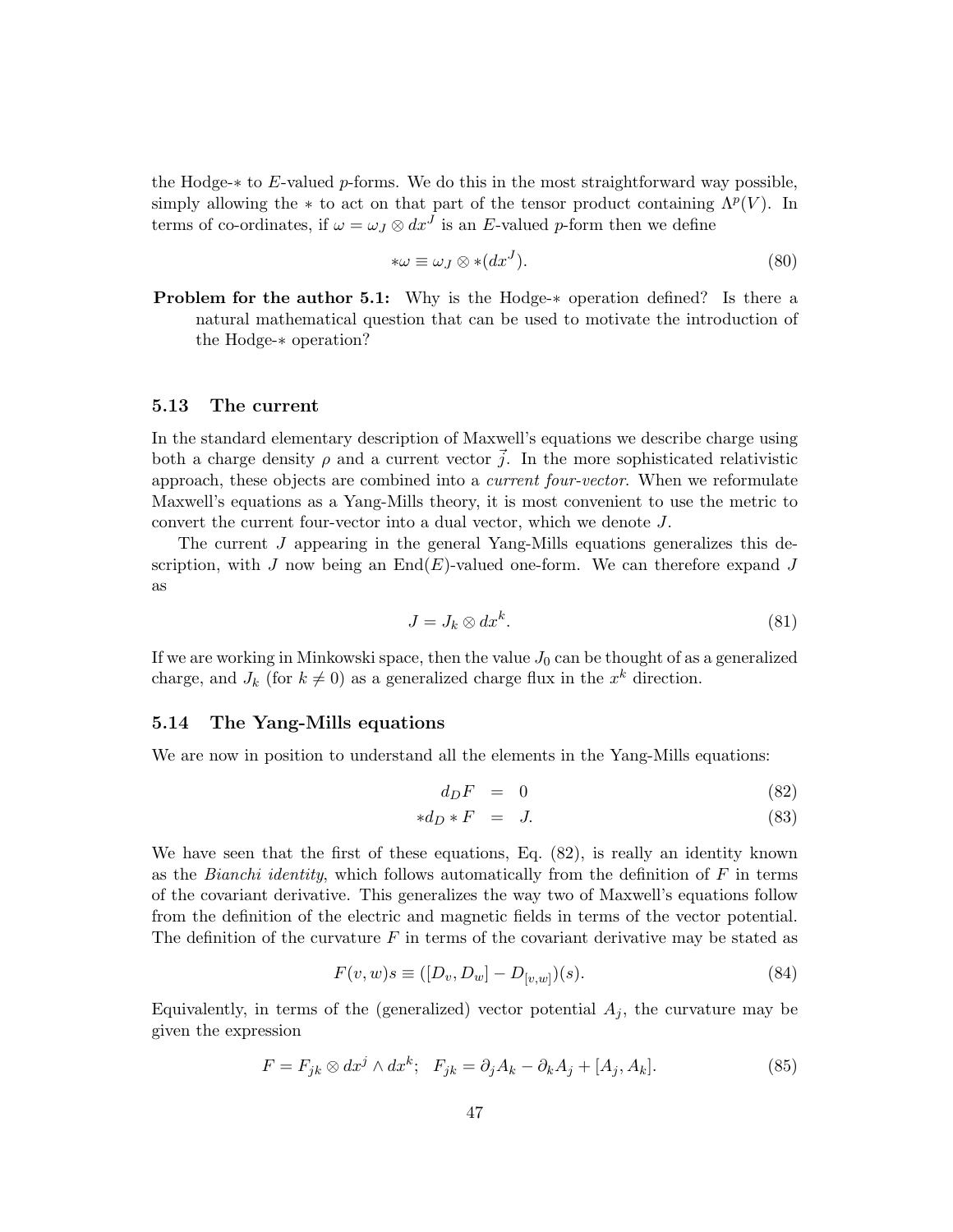The second of the Yang-Mills equations, Eq. (83), may be given the explicit co-ordinate representation

$$
D_i F_{jk} \otimes * (dx^i \wedge * (dx^j \wedge dx^k)) = J. \tag{86}
$$

Recall also the expression for the covariant derivative in terms of the vector potential,

$$
D_i F_{jk} = \partial_i F_{jk} + [A_i, F_{jk}]. \tag{87}
$$

Eqs. (85) and (86) are an explicit co-ordinate representation for the Yang-Mills equation in terms of the vector potential  $A_j$ , with the covariant derivative defined as in Eq. (87). These equations make it obvious that the Yang-Mills equations are a set of second order ordinary differential equations for the vector potential. In the general case these equations are nonlinear. However, in the special case of abelian gauge theory the commutators vanish, and the equations become linear equations for the vector potential.

Exercise 5.18: Show how to deduce Maxwell's equations from Eqs. (85)-(87).

**Problem for the author 5.2:** One thing I'm not yet sure on, and need to check: for the commutators to vanish, it must be that the vector potential  $A_i$  is constrained to lie in the Lie algebra of the gauge group. If this is true, then so too will  $F_{ik}$ , and all the above statements are correct. Similar constraints apply to the current.

Initial value problem: We saw earlier that the Maxwell equations need to be supplemented by the Lorentz force law if initial conditions are to determine the later configuration. In a similar way, the initial conditions for a solution to the Yang-Mills equations do not necessarily determine the later configuration. To do that requires a supplementary equation analogous to the Lorentz force law, telling us how moving charges accelerate in response to applied fields. We won't describe such an equation here.

However, there is a notable way in which the Yang-Mills equations alone do specify a well-defined initial value problem. Suppose we simply regard as fixed the value of the current J accross all of spacetime, and the curvature  $F_{ik}$  at some initial time. Then the Yang-Mills equations completely determine the value of  $\partial_0 F_{jk}$  for all  $j \neq k$ , and can, in principle, be integrated to determine the configuration of  $F_{jk}$  at later times. Thus, there is a sense in which knowing the initial values for the fields uniquely determines later configurations, provided one assumes that the current is given.

Gauge invariance: One of the motivations for the Yang-Mills equations is that they satisfy gauge symmetry. Recall that a gauge symmetry is described by a section  $g(x)$  of the G-bundle on which we are working. Suppose we have a solution  $(D, J)$  to the Yang-Mills equations. Then I claim that  $(D', J')$  is another solution to the Yang-Mills equations, where  $D'$  and  $J'$  are related to  $D$  and  $J$  by the gauge symmetry as follows:

$$
D' = gDg^{-1} \tag{88}
$$

$$
J' = gJg^{-1}.
$$
\n
$$
(89)
$$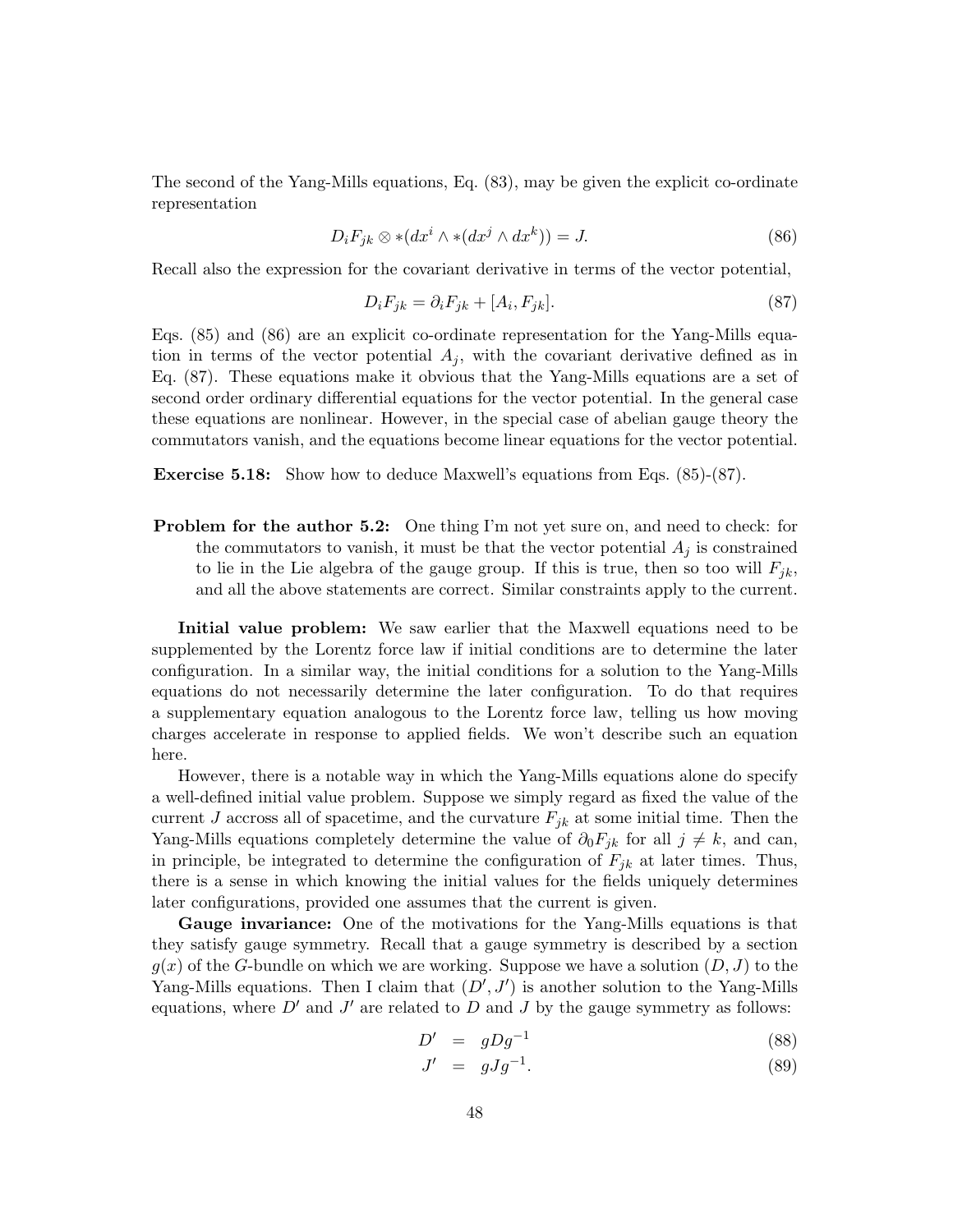Note that J is an End(E)-valued 2-form, and g of course acts only on the  $End(E)$  part, i.e., if  $J = J_{kl} dx^k \wedge dx^l$  then  $gJg^{-1} = gJ_{kl}g^{-1}dx^k \wedge dx^k$ .

We'll prove that  $D'$  and  $J'$  satisfy the Yang-Mills equations below. Before doing that, let us talk about the mathematical and physical motivation for wanting gauge symmetry to be satisfied.

Mathematically, the transformation of Eqs. (88) and (89) are both natural consequences of the transformation  $s(x) \to s'(x) = g(x)s(x)$  of sections. In particular, with this map on sections, we see that:

$$
D's' = (Ds)'; \quad J's' = (Js)'.\tag{90}
$$

Less obvious is the fact that  $D'$  is itself a covariant derivative. This can be seen by working in co-ordinates:

$$
D'_{v}(s) = gv^{j}(\partial_{j}(g^{-1}s) + A_{j}g^{-1}s)
$$
\n(91)

$$
= v^{j}(\partial_{j}s + [g(\partial_{j}g^{-1}) + gA_{j}g^{-1}]s. \tag{92}
$$

We see from this expression that  $D'$  is another connection with connection coefficients given by  $g(\partial_j g^{-1}) + gA_j g^{-1}$ .

Physically, there is of course no ironclad a priori reason why Eqs. (88) and (89) should be symmetries of the theory. Nonetheless, the hypothesis that they are has proven to be remarkably fruitful. Much of twentieth century physics can be summed up by the idea of first searching for symmetries, and then trying to construct the simplest possible theory which satisfies that symmetry. The stronger the symmetry we impose, the more constrained is the resulting class of theories to be considered. Gauge symmetry is a very constraining symmetry, and so the hypothesis of gauge invariance greatly assists in cutting down the number of theories to be considered.

Let's now prove that Eqs. (88) and (89) are indeed symmetries of the Yang-Mills equations, Eqs. (82) and (83). The case of Eq. (82) follows immediately from the Bianchi identity, since  $D'$  is a connection and  $F'$  is the corresponding curvature. To prove that Eq. (83) is satisfied, observe first the transformation law for the curvature,  $F_{kl}$ . We have:

$$
F'_{kl} = [D'_k, D'_l] \tag{93}
$$

$$
= g[D_k, D_l]g^{-1} \tag{94}
$$

$$
= gF_{kl}g^{-1}.
$$
\n
$$
(95)
$$